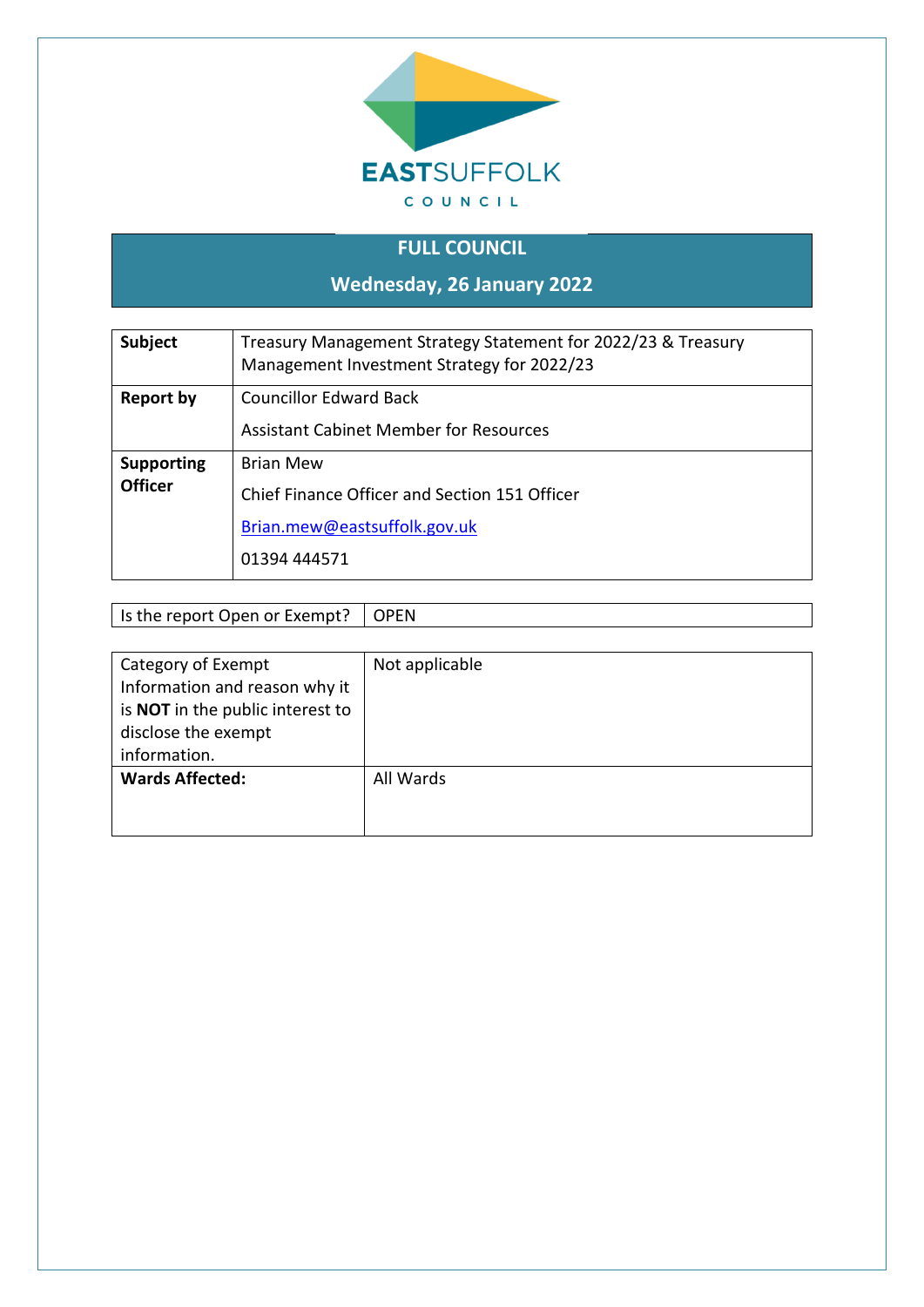# **Purpose and high-level overview**

### **Purpose of Report:**

This report sets out the Council's Treasury Management Strategy for 2022/23 and the Treasury Management Investment Strategy for 2022/23 and covers:

- the current treasury position;
- treasury indicators which limit the treasury risk and activities of the Council;
- prospects for interest rates;
- the borrowing strategy; and
- the investment strategy

### **Options:**

To comply with the CIPFA Treasury Management Code the report is required to be produced and presented to members, and consequently, no other options have been considered.

### **Recommendation/s:**

That the Treasury Management Strategy Statement and the Treasury Management Investment Strategy for 2022/23 be approved.

# **Corporate Impact Assessment**

### **Governance:**

The report complies with the Charted Institute of Public Finance and Accountancy (CIPFA) Treasury Management code to provide information and scrutiny on the Councils Treasury Management function.

# **ESC policies and strategies that directly apply to the proposal:**

East Suffolk Council Strategic Plan

**Environmental:**

No impacts.

#### **Equalities and Diversity:**

No impacts.

**Financial:**

Management of the Council's cash flows, banking and capital market transactions.

### **Human Resources:**

No impacts.

**ICT:**

No impacts.

#### **Legal:**

No impacts.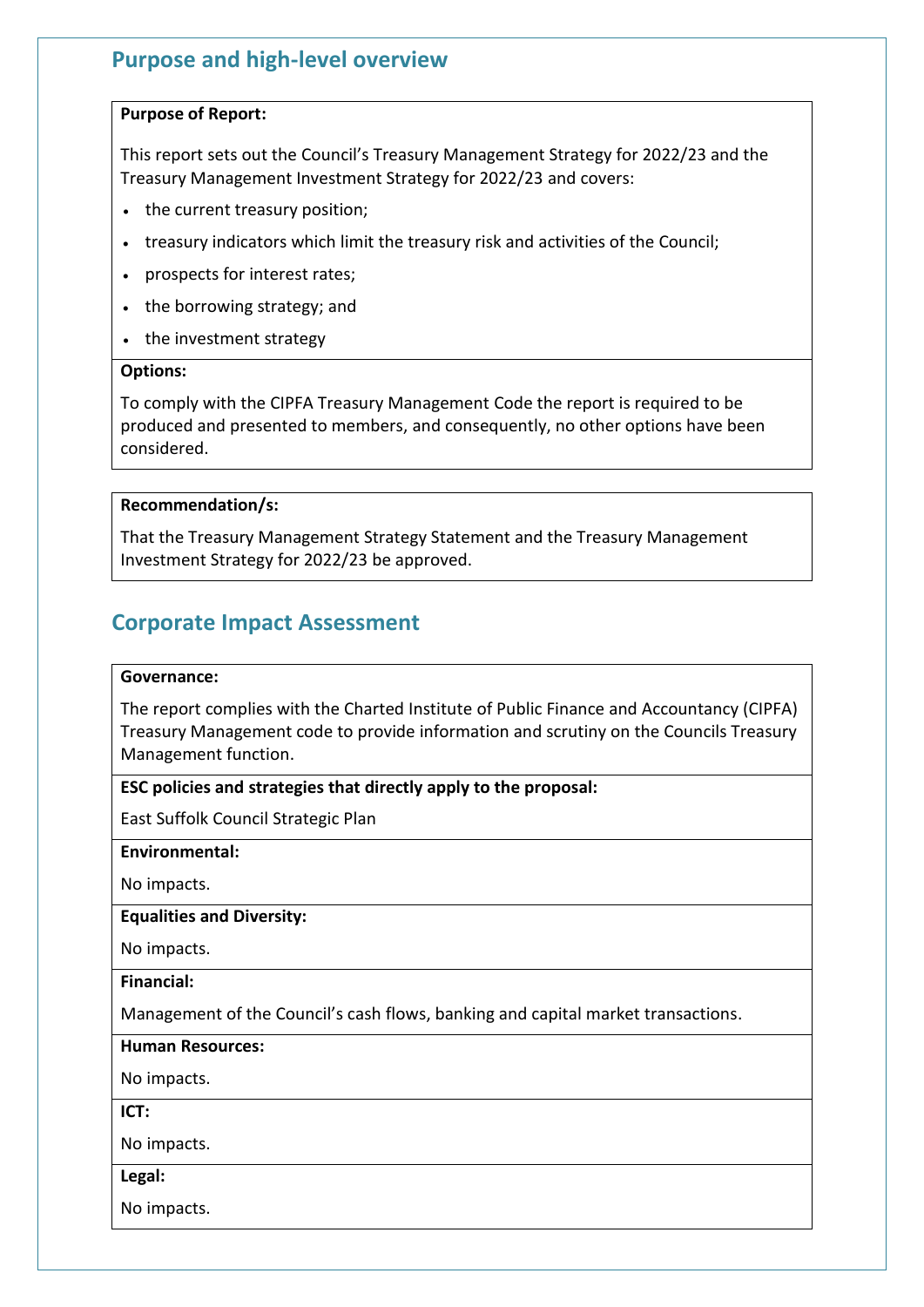### **Risk:**

Treasury Management in Local Government is governed by the Chartered Institute of Public Finance and Accountancy (CIPFA) Code of Practice on Treasury Management in the Public Services and in this context is the "management of the Council's cash flows, its banking and its capital market transactions; the effective control of the risks associated with those activities and the pursuit of optimum performance consistent with those risks". This Council has adopted the Code and complies with its requirements.

**External Consultees:** None

# **Strategic Plan Priorities**

| Select the priorities of the <b>Strategic Plan</b> which are supported by<br>this proposal: |                                                                |          | <b>Secondary</b> |
|---------------------------------------------------------------------------------------------|----------------------------------------------------------------|----------|------------------|
|                                                                                             | (Select only one primary and as many secondary as appropriate) | priority | priorities       |
| <b>T01</b>                                                                                  | <b>Growing our Economy</b>                                     |          |                  |
| P01                                                                                         | Build the right environment for East Suffolk                   | $\Box$   | $\sim$           |
| P02                                                                                         | Attract and stimulate inward investment                        | $\Box$   |                  |
| P03                                                                                         | Maximise and grow the unique selling points of East Suffolk    | $\Box$   |                  |
| P04                                                                                         | <b>Business partnerships</b>                                   | $\Box$   |                  |
| P05                                                                                         | Support and deliver infrastructure                             | П        |                  |
| <b>T02</b>                                                                                  | <b>Enabling our Communities</b>                                |          |                  |
| P06                                                                                         | <b>Community Partnerships</b>                                  | $\Box$   | ×                |
| P07                                                                                         | Taking positive action on what matters most                    | $\Box$   |                  |
| P08                                                                                         | Maximising health, well-being, and safety in our District      | $\Box$   |                  |
| P09                                                                                         | <b>Community Pride</b>                                         | $\Box$   |                  |
| <b>T03</b>                                                                                  | <b>Maintaining Financial Sustainability</b>                    |          |                  |
| P10                                                                                         | Organisational design and streamlining services                | $\Box$   | П                |
| P11                                                                                         | Making best use of and investing in our assets                 | $\Box$   | $\boxtimes$      |
| P12                                                                                         | Being commercially astute                                      |          | ⊠                |
| P13                                                                                         | Optimising our financial investments and grant opportunities   | $\Box$   | 区                |
| P14                                                                                         | Review service delivery with partners                          | $\Box$   | П                |
| <b>T04</b>                                                                                  | <b>Delivering Digital Transformation</b>                       |          |                  |
| P15                                                                                         | Digital by default                                             | $\Box$   |                  |
| P16                                                                                         | Lean and efficient streamlined services                        | $\Box$   |                  |
| P17                                                                                         | Effective use of data                                          | $\Box$   |                  |
| P18                                                                                         | Skills and training                                            | $\Box$   |                  |
| P19                                                                                         | District-wide digital infrastructure                           | $\Box$   |                  |
| <b>T05</b>                                                                                  | <b>Caring for our Environment</b>                              |          |                  |
| P20                                                                                         | Lead by example                                                |          |                  |
| P21                                                                                         | Minimise waste, reuse materials, increase recycling            |          |                  |
| P22                                                                                         | Renewable energy                                               |          |                  |
| P <sub>23</sub>                                                                             | Protection, education, and influence                           | $\Box$   |                  |
| <b>XXX</b>                                                                                  | <b>Governance</b>                                              |          |                  |
| XXX                                                                                         | How ESC governs itself as an authority                         | ⊠        |                  |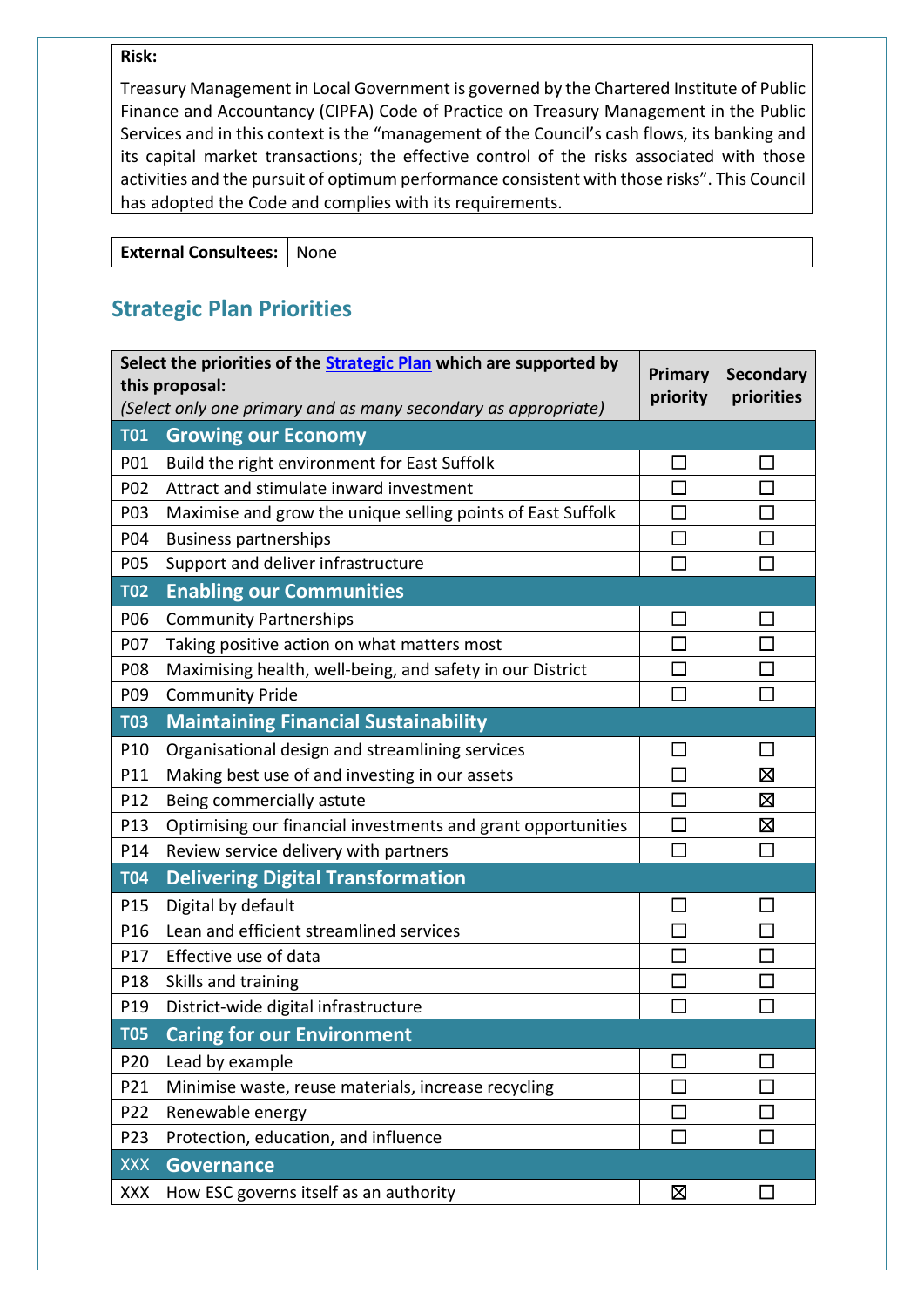## **How does this proposal support the priorities selected?**

Production of the Treasury Management Strategy Statement for 2022/23 & Treasury Management Investment Strategy for 2022/23 is a requirement under the CIPFA Treasury Management Code demonstrating the Council's governance of its investment and loans portfolio.

# **Background and Justification for Recommendation**

|     | <b>Background facts</b>                                                                                                                                          |
|-----|------------------------------------------------------------------------------------------------------------------------------------------------------------------|
| 1.1 | Treasury management is the management of the Council's cash flows, borrowing<br>and investments, and the associated risks. The Council has borrowed and invested |
|     | substantial sums of money and is therefore exposed to financial risks including the                                                                              |
|     | loss of invested funds and the revenue effect of changing interest rates. The                                                                                    |
|     | successful identification, monitoring and control of financial risk are therefore                                                                                |
|     | central to the Council's prudent financial management.                                                                                                           |
| 1.2 | Treasury risk management at the Council is conducted within the framework of the                                                                                 |
|     | Chartered Institute of Public Finance and Accountancy's Treasury Management in                                                                                   |
|     | the Public Services: Code of Practice 2017 Edition (the CIPFA Code) which requires                                                                               |
|     | the Council to approve a treasury management strategy before the start of each                                                                                   |
|     | financial year. This report fulfils the Council's legal obligation under the Local                                                                               |
|     | Government Act 2003 to have regard to the CIPFA Code.                                                                                                            |
| 1.3 | CIPFA's Treasury Management Code is being revised and is currently at consultation                                                                               |
|     | stage, with the outcome and updates to the code are expected to be implemented                                                                                   |
|     | in 2023/24 strategies. In the event of an earlier implementation the Council will                                                                                |
|     | update the Treasury Management Strategy and provide an update in the Mid-Year                                                                                    |
|     | report to members in September.                                                                                                                                  |

# **2 Current position**

2.1 The Treasury Management Strategy for 2022/23 set out in **Appendix A** covers:

Treasury management issues:

- the current treasury position.
- treasury indicators which limit the treasury risk and activities of the Council.
- prospects for interest rates.
- the borrowing strategy; and
- the investment strategy.

| $\overline{3}$ | How to address current situation                                                                                                                                                                       |
|----------------|--------------------------------------------------------------------------------------------------------------------------------------------------------------------------------------------------------|
| 3.1            | The report recommends that the Treasury Management Strategy for 2022/23 and<br>the Treasury Management Investment Strategy for 2022/23 be reviewed and<br>commented upon and recommended for approval. |

| $\overline{4}$ | <b>Reason/s for recommendation</b>                                            |
|----------------|-------------------------------------------------------------------------------|
| 4.1            | The CIPFA Treasury Management code requires the strategies to be produced and |
|                | presented at Full Council prior to the start of the financial year.           |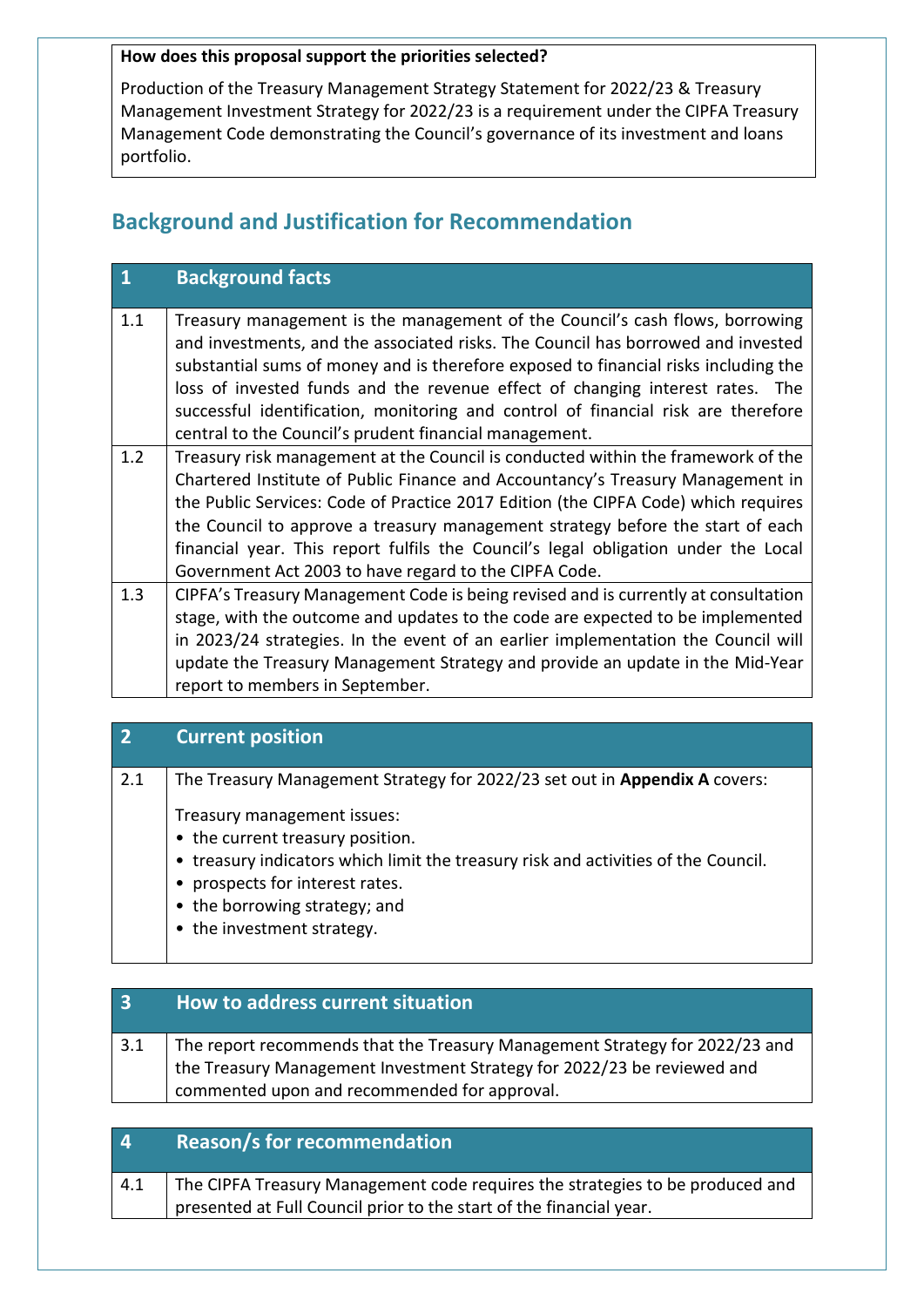# **Appendices**

| <b>Appendices:</b> |                                                              |  |
|--------------------|--------------------------------------------------------------|--|
|                    | Appendix A   Treasury Management Strategy Statement 2022/23  |  |
|                    | Appendix B   Treasury Management Investment Strategy 2022/23 |  |
|                    |                                                              |  |

**Background reference papers:** None.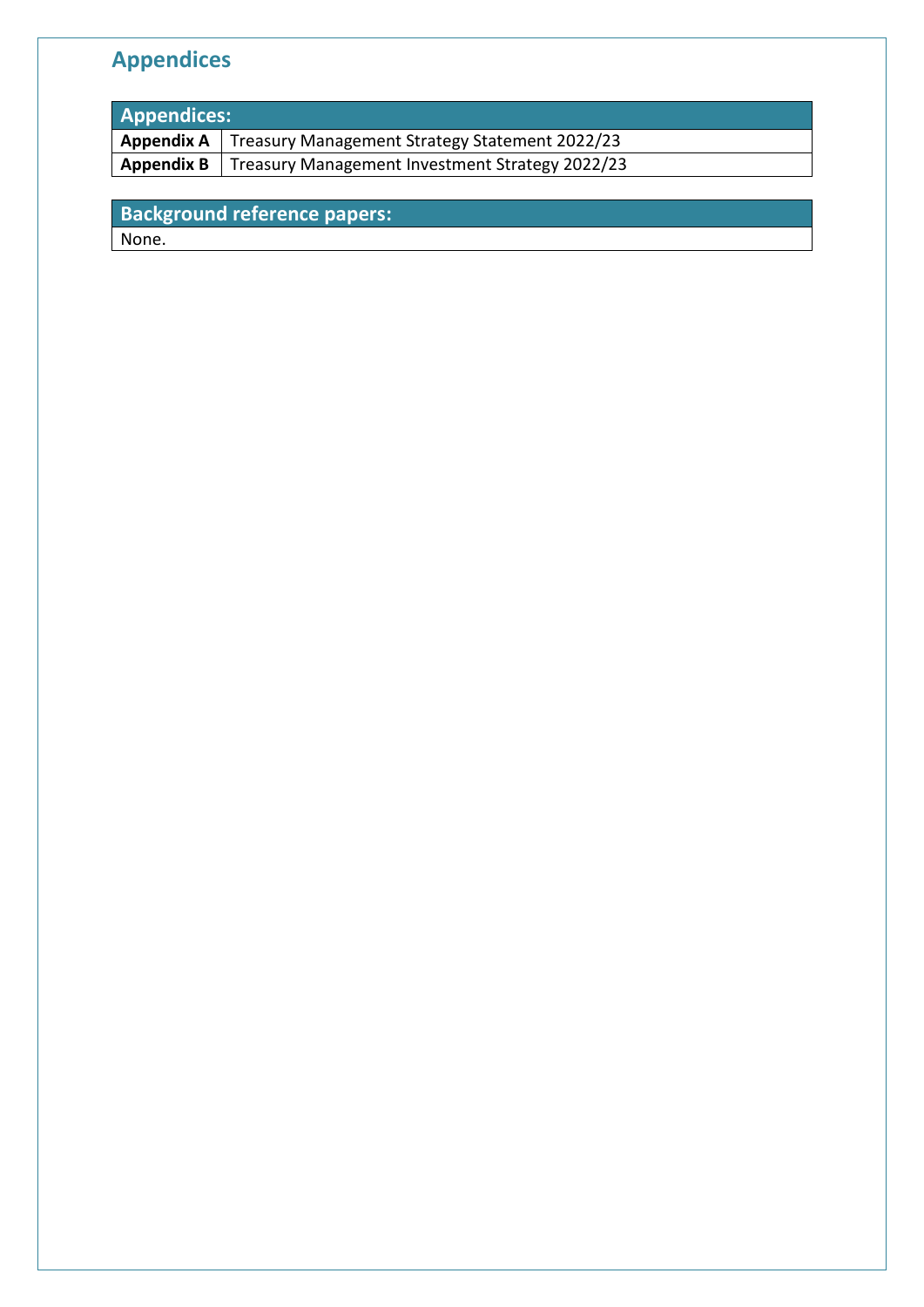### **Appendix A**

# **Treasury Management Strategy Statement 2022/23**

### **Introduction**

Treasury management is the management of the Council's cash flows, borrowing and investments, and the associated risks. The Council has borrowed and invested substantial sums of money and is therefore exposed to financial risks including the loss of invested funds and the revenue effect of changing interest rates. The successful identification, monitoring and control of financial risk are therefore central to the Council's prudent financial management.

Treasury risk management at the Council is conducted within the framework of the Chartered Institute of Public Finance and Accountancy's Treasury Management in the Public Services: Code of Practice 2017 Edition (the CIPFA Code) which requires the Council to approve a treasury management strategy before the start of each financial year. This report fulfils the Council's legal obligation under the Local Government Act 2003 to have regard to the CIPFA Code.

Investments held for service purposes or for income are considered in the Investment Strategy.

## **External Context**

**Economic background:** The ongoing impact on the UK from coronavirus, together with higher inflation, the likelihood of higher interest rates, and the country's trade position post-Brexit, will be major influences on the Authority's treasury management strategy for 2022/23.

The Bank of England (BoE) held Bank Rate at 0.10% in November 2021 and maintained its Quantitative Easing programme at £895 billion. The Monetary Policy Committee (MPC) voted 7-2 to keep rates on hold and 6-3 to maintain the asset purchase programme. Within the announcement the MPC suggested interest rates would be increased soon, but not to the 1% level expected by financial markets. Within the November 2021 Monetary Policy Report, the Bank expected consumer price index (CPI) inflation to peak at around 5% in April 2022 before falling back as the impact from higher energy prices fade and demand slows.

**Credit outlook:** Since the start of 2021, relatively benign credit conditions have led to credit default swap (CDS) prices for the larger UK banks to remain low and have steadily edged down throughout the year to almost pre-pandemic levels. The improved economic outlook during 2021 helped bank profitability and reduced the level of impairments many had made as provisions for bad loans. However, the relatively recent removal of coronavirus-related business support measures by the government means the full impact on bank balance sheets may not be known for some time.

The improved economic picture during 2021 led the credit rating agencies to reflect this in their assessment of the outlook for the UK sovereign as well as several financial institutions, revising them from negative to stable.

Looking ahead, while there is still the chance of bank losses from bad loans as government and central bank support is removed, the institutions on the Authority's counterparty list are well-capitalised and general credit conditions across the sector are expected to remain benign. Duration limits for counterparties on the Authority's lending list are under regular review and will continue to reflect economic conditions and the credit outlook.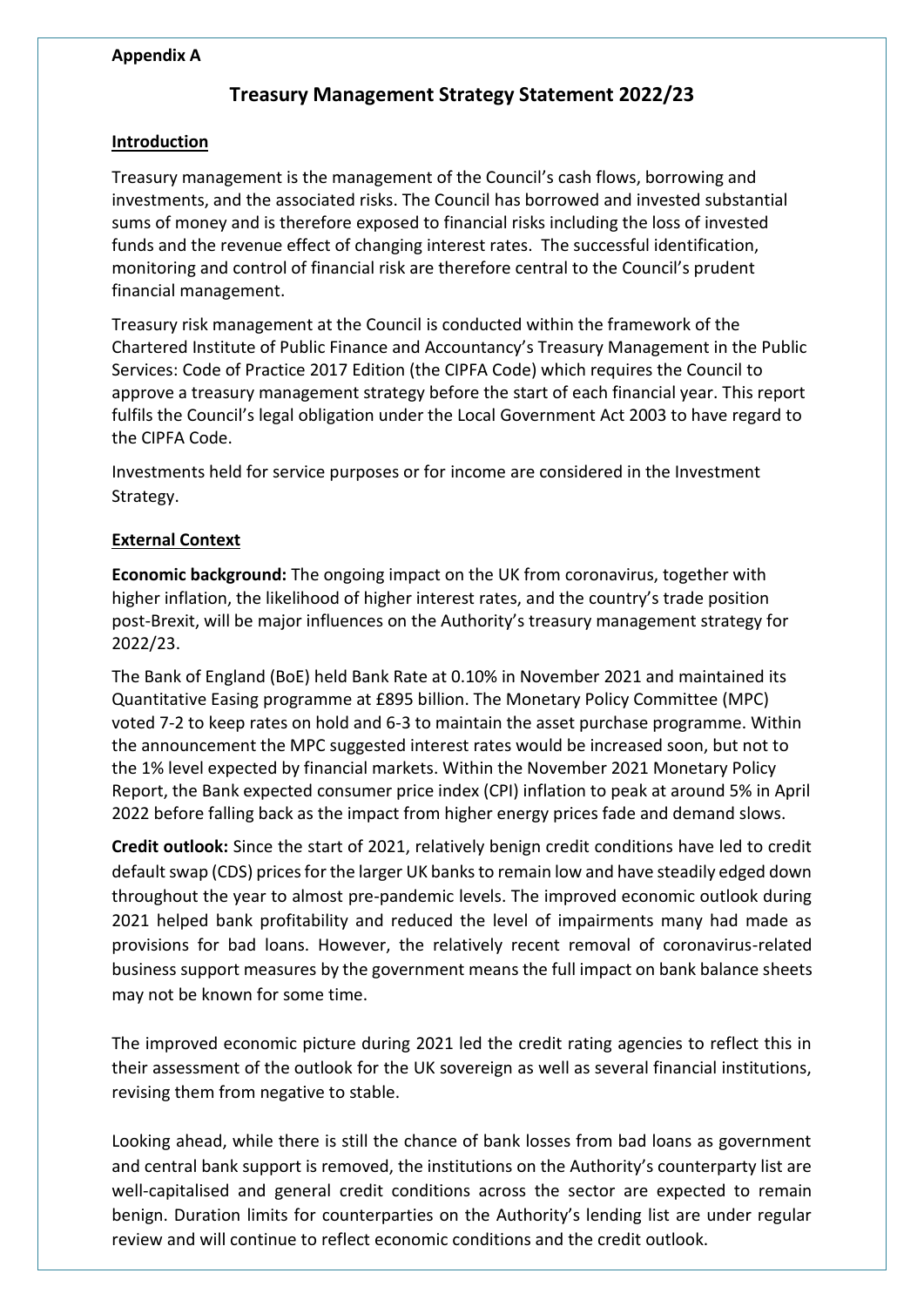**Interest rate forecast:** The Authority's treasury management adviser Arlingclose is forecasting that Bank Rate will rise in calendar Q2 2022 to subdue inflationary pressures and the perceived desire by the BoE to move away from emergency levels of interest rates. Investors continue to price in multiple rises in Bank Rate over the next forecast horizon, and Arlingclose believes that although interest rates will rise, the increases will not be to the extent predicted by financial markets. In the near-term, the risks around Arlingclose's central case are to the upside while over the medium-term the risks shift towards the downside.

Gilt yields had increased sharply on the back of higher inflation and anticipated central bank action, however in its November MPC meeting, the committee noted that market expectations for rates were excessive, and yields have since fallen back. Yields are expected to remain broadly at current levels over the medium-term, with the 5, 10 and 20 year gilt yields expected to average around 0.60%, 1.0%, and 1.35% respectively. The risks around the gilt yield forecast are judged to be broadly balanced in the near-term and to the downside over the remainder of the forecast horizon. As ever, there will almost certainly be short-term volatility due to economic and political uncertainty and events.

For the purpose of setting the budget, it has been assumed that new treasury investments will be made at an average rate of 0.10%, and that new long-term loans will be borrowed at an average rate of 2.50%.

## **Local Context**

On 30th November 2021, the Council held £77.09m of borrowing and £143m of investments and is set out in further detail at Appendix B. The underlying need to borrow for capital purposes is measured by the Capital Financing Requirement (CFR), while usable reserves and working capital are the underlying resources available for investment. The Council's current strategy is to maintain borrowing and investments below their underlying levels, sometimes known as internal borrowing.

CIPFA's Prudential Code for Capital Finance in Local Authorities recommends that the Council's total debt should be lower than its highest forecast CFR over the next three years. The Council expects to comply with this recommendation during 2022/23 and in the subsequent years.

### **Borrowing Strategy**

The Council currently holds £77.09m of loans, a decrease of £160k on the previous year which is due to the principal repayment on one of current loans. The Council may also borrow additional sums to pre-fund future years' requirements, providing this does not exceed the authorised limit for borrowing of £153m.

**Objectives:** The Council's chief objective when borrowing money is to strike an appropriately low risk balance between securing low interest costs and achieving certainty of those costs over the period for which funds are required. The flexibility to renegotiate loans should the Council's long-term plans change is a secondary objective.

**Strategy:** Given the significant cuts to public expenditure and in particular to local government funding, the Council's borrowing strategy continues to address the key issue of affordability without compromising the longer-term stability of the debt portfolio. With short-term interest rates currently much lower than long-term rates, it is likely to be more cost effective in the short-term to either use internal resources, or to borrow short-term loans instead.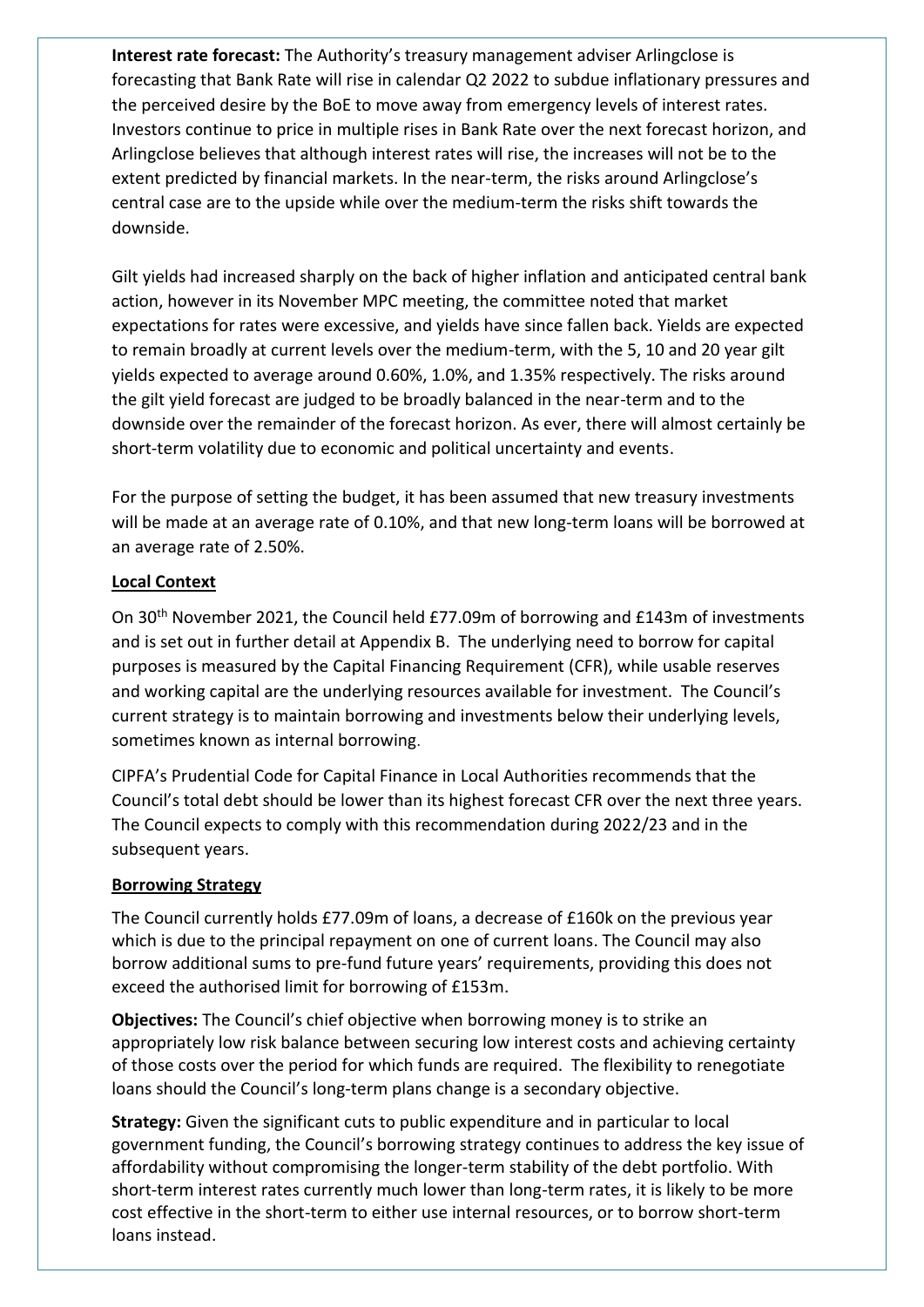By doing so, the Council is able to reduce net borrowing costs (despite foregone investment income) and reduce overall treasury risk. The benefits of internal borrowing will be monitored regularly against the potential for incurring additional costs by deferring borrowing into future years when long-term borrowing rates are forecast to rise modestly. Arlingclose will assist the Council with this 'cost of carry' and breakeven analysis. Its output may determine whether the Council borrows additional sums at long-term fixed rates in 2022/23 with a view to keeping future interest costs low, even if this causes additional cost in the short-term.

The Council has previously raised all of its long-term borrowing from the PWLB but will consider long-term loans from other sources including banks, pension funds and local authorities, and will investigate the possibility of issuing bonds and similar instruments, in order to lower interest costs; ensure the delivery of the Capital Programme; and reduce over-reliance on one source of funding in line with the CIPFA Code. PWLB loans are no longer available to local authorities planning to buy investment assets primarily for yield; the Council intends to avoid this activity in order to retain its access to PWLB loans.

Alternatively, the Council may arrange forward starting loans, where the interest rate is fixed in advance, but the cash is received in later years. This would enable certainty of cost to be achieved without suffering a cost of carry in the intervening period. In addition, the Council may borrow short-term loans to cover unplanned cash flow shortages.

**Sources of borrowing:** The approved sources of long-term and short-term borrowing are:

- HM Treasury's PWLB lending facility(formerly the Public Works Loan Board).
- any institution approved for investments (see below).
- any other bank or building society authorised to operate in the UK.
- any other UK public sector body.
- UK public and private sector pension funds (except local Pension Fund).
- capital market bond investors.
- UK Municipal Bonds Agency plc and other special purpose companies created to enable local authority bond issues; and

**Other sources of debt finance:** In addition, capital finance may be raised by the following methods that are not borrowing, but may be classed as other debt liabilities:

- leasing.
- hire purchase.
- Private Finance Initiative; and
- sale and leaseback.

**Municipal Bonds Agency:** UK Municipal Bonds Agency plc was established in 2014 by the Local Government Association as an alternative to the PWLB. It issues bonds on the capital markets and lends the proceeds to local authorities. This is a more complicated source of finance than the PWLB for two reasons: borrowing authorities will be required to provide bond investors with a guarantee to refund their investment in the event that the agency is unable to for any reason; and there will be a lead time of several months between committing to borrow and knowing the interest rate payable. Any decision to borrow from the Agency will therefore be the subject of a separate report to full Council.

**LOBOs:** The Council does not hold any LOBO's (Lender's Option Borrower's Option) loans where the lender has the option to propose an increase in the interest rate at set dates,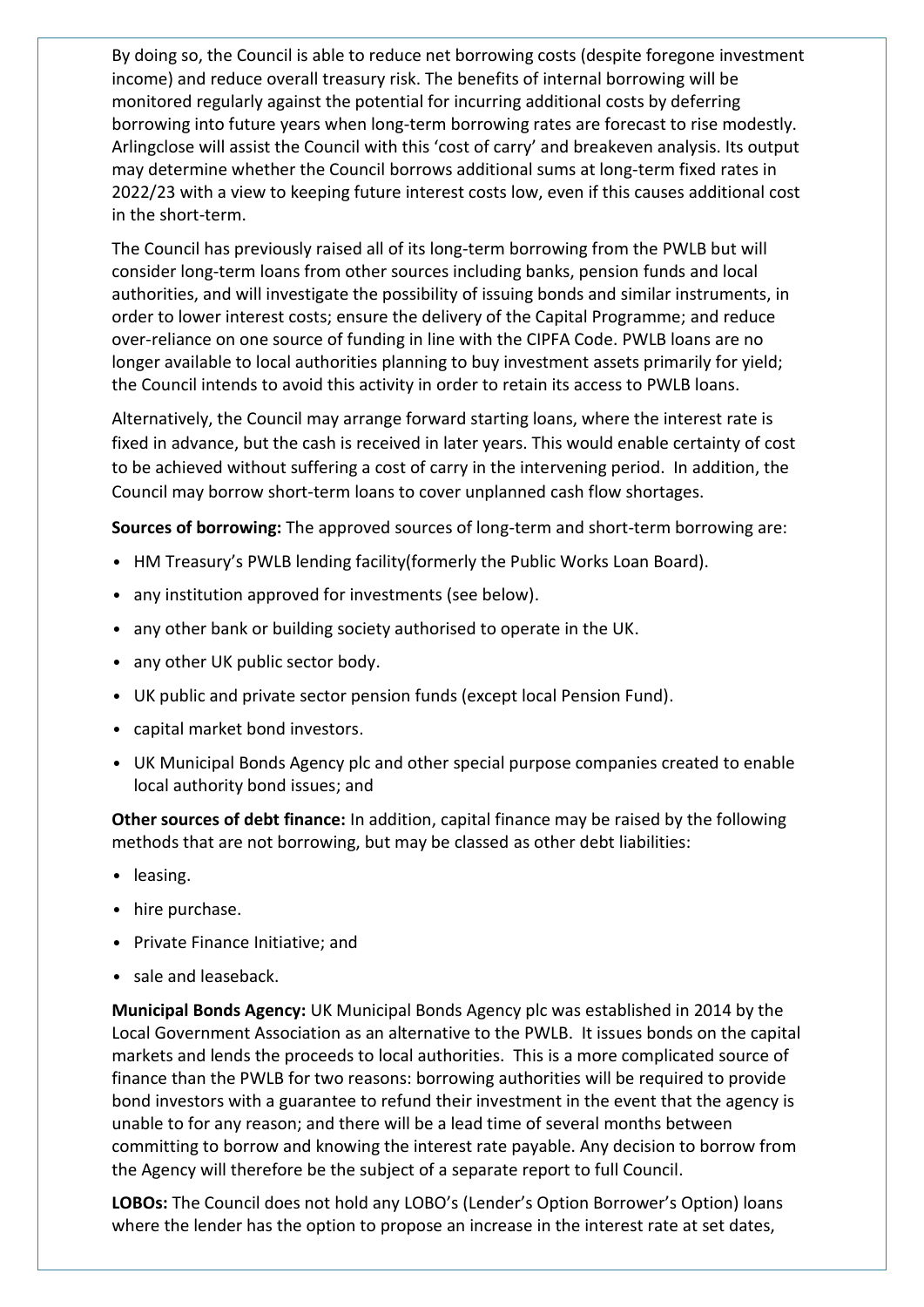following which the Authority has the option to either accept the new rate or to repay the loan at no additional cost.

**Short-term and variable rate loans:** These loans leave the Council exposed to the risk of short-term interest rate rises and are therefore subject to the interest rate exposure limits in the treasury management indicators below.

**Debt rescheduling:** The PWLB allows Council's to repay loans before maturity and either pay a premium or receive a discount according to a set formula based on current interest rates. Other lenders may also be prepared to negotiate premature redemption terms. The Council may take advantage of this and replace some loans with new loans, or repay loans without replacement, where this is expected to lead to an overall cost saving or a reduction in risk.

## **Treasury Investment Strategy**

The Council holds significant invested funds, representing income received in advance of expenditure plus balances and reserves held. In the past 12 months, the Council's treasury investment balance has ranged between £119.67 million and £163.45 million.

**Objectives:** The CIPFA Code requires the Council to invest its treasury funds prudently, and to have regard to the security and liquidity of its investments before seeking the highest rate of return, or yield. The Council's objective when investing money is to strike an appropriate balance between risk and return, minimising the risk of incurring losses from defaults and the risk of receiving unsuitably low investment income. Where balances are expected to be invested for more than one year, the Council will aim to achieve a total return that is equal or higher than the prevailing rate of inflation, in order to maintain the spending power of the sum invested.

**Negative interest rates:** The COVID-19 pandemic had increased the risk that the Bank of England would set its Bank Rate at or below zero, which would feed through to negative interest rates on all low risk, short-term investment options. Since investments cannot pay negative income, negative rates would be applied by reducing the value of investments. In this event, security will be measured as receiving the contractually agreed amount at maturity, even though this may be less than the amount originally invested.

**Strategy:** Given the increasing risk and very low returns from short-term unsecured bank investments, the Council aims to diversify into more secure and/or higher yielding asset classes during 2022/23. This is especially the case for the estimated £30m that is available for longer-term investment. The majority of the Council's surplus cash is currently invested in either short-term unsecured bank deposits or Local Authority deposits. This diversification will represent a substantial change in strategy over the coming year.

**Business models:** Under the new IFRS 9 standard, the accounting for certain investments depends on the Council's "business model" for managing them. The Council aims to achieve value from its internally managed treasury investments by a business model of collecting the contractual cash flows and therefore, where other criteria are also met, these investments will continue to be accounted for at amortised cost.

**Approved counterparties:** The Council may invest its surplus funds with any of the counterparty types in table 1 below, subject to the cash limits (per counterparty) and the time limits shown. These limits exclude any interest payments which will be paid to the Council periodically.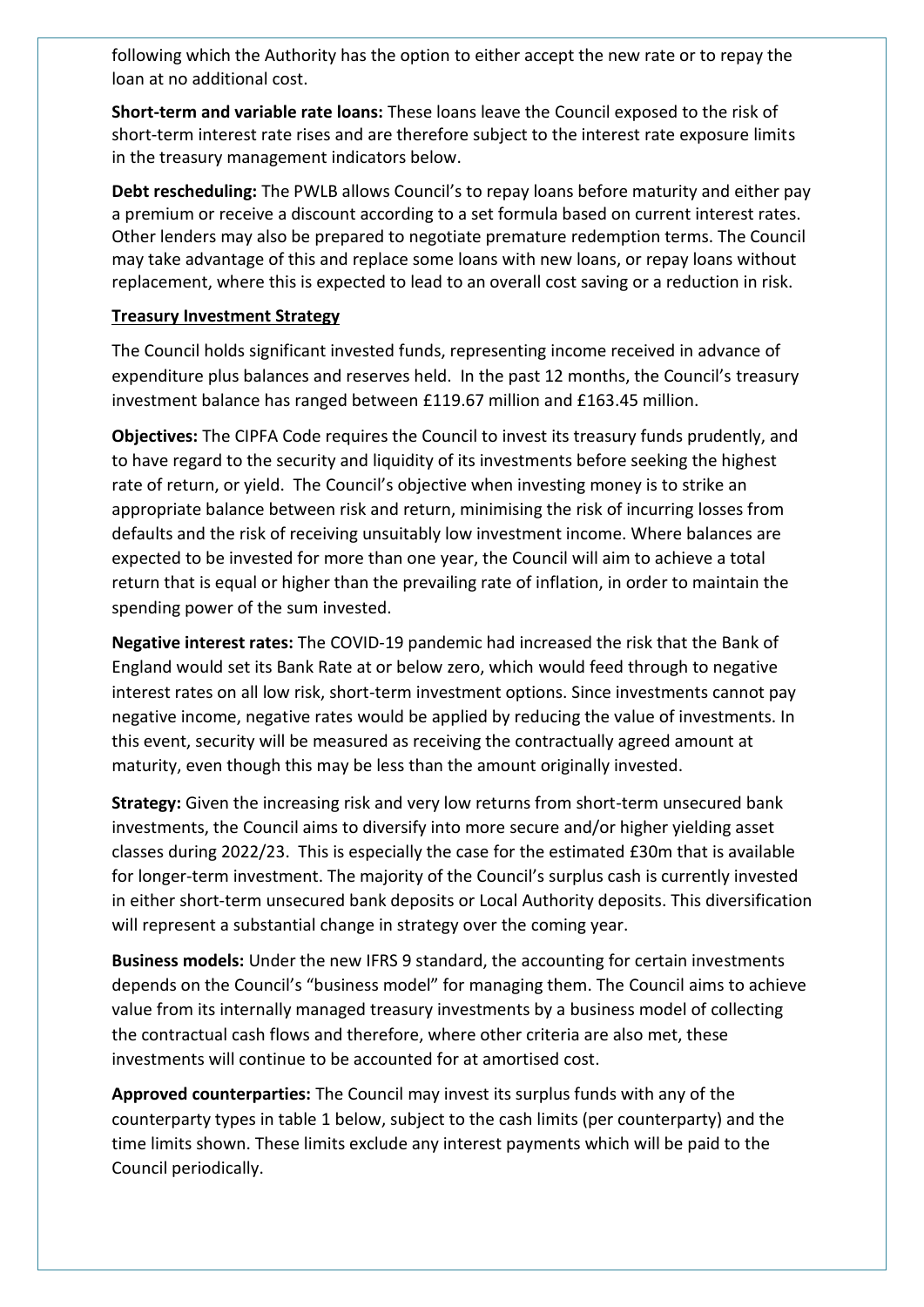Table 1: Treasury investment counterparties and limits

| <b>Sector</b>                                       | <b>Time limit</b> | <b>Counterparty limit</b> | <b>Sector limit</b> |
|-----------------------------------------------------|-------------------|---------------------------|---------------------|
| The UK Government                                   | 50 years          | Unlimited                 | n/a                 |
| Local authorities &<br>other government<br>entities | 25 years          | £25m                      | Unlimited           |
| Secured investments *                               | 25 years          | £25 <sub>m</sub>          | Unlimited           |
| Banks (unsecured) *                                 | 13 months         | £25 m                     | Unlimited           |
| <b>Building societies</b><br>(unsecured) *          | 13 months         | £15m                      | £15m                |
| Registered providers<br>(unsecured) *               | 5 years           | £25m                      | £25m                |
| Money market funds *                                | n/a               | £20m                      | Unlimited           |
| Strategic pooled funds                              | n/a               | £20m                      | £50m                |
| Real estate investment<br>trusts                    | n/a               | £10m                      | £25m                |
| Other investments *                                 | 5 years           | £5m                       | £10 m               |

\*This table must be read in conjunction with the notes below.

**Minimum credit rating:** Treasury investments in the sectors marked with an asterisk will only be made with entities whose lowest published long-term credit rating is no lower than [A-]. Where available, the credit rating relevant to the specific investment or class of investment is used, otherwise the counterparty credit rating is used. However, investment decisions are never made solely based on credit ratings, and all other relevant factors including external advice will be taken into account.

For entities without published credit ratings, investments may be made either (a) where external advice indicates the entity to be of similar credit quality; or (b) to a maximum of £20m per counterparty as part of a diversified pool e.g., via a peer-to-peer platform.

**Government:** Loans to, and bonds and bills issued or guaranteed by, national governments, regional and local authorities, and multilateral development banks. These investments are not subject to bail-in, and there is generally a lower risk of insolvency, although they are not zero risk. Investments with the UK Government are deemed to be zero credit risk due to its ability to create additional currency and therefore may be made in unlimited amounts for up to 50 years.

**Secured investments:** Investments secured on the borrower's assets, which limits the potential losses in the event of insolvency. The amount and quality of the security will be a key factor in the investment decision. Covered bonds and reverse repurchase agreements with banks and building societies are exempt from bail-in. Where there is no investment specific credit rating, but the collateral upon which the investment is secured has a credit rating, the higher of the collateral credit rating and the counterparty credit rating will be used. The combined secured and unsecured investments with any one counterparty will not exceed the cash limit for secured investments.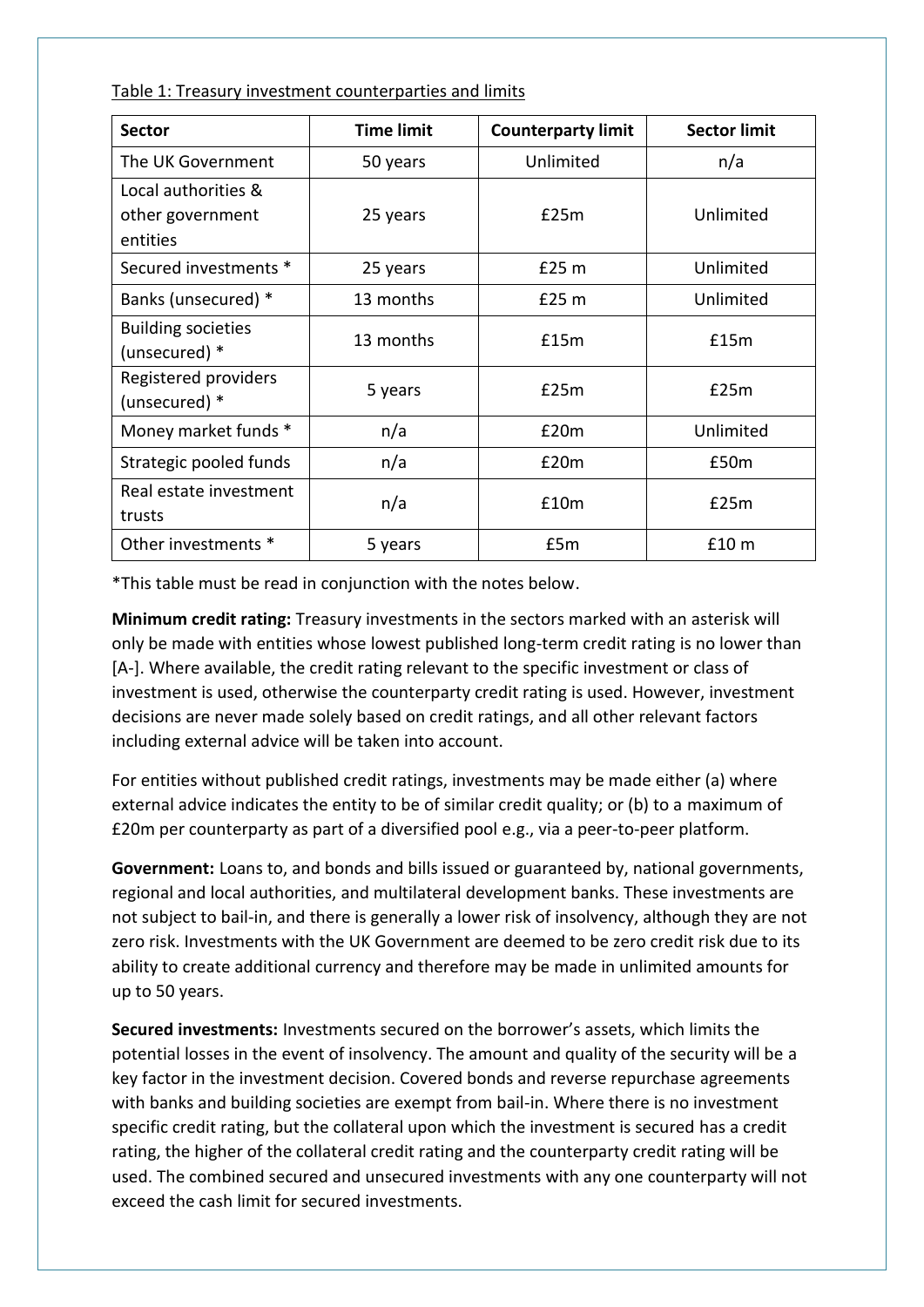**Banks and building societies (unsecured):** Accounts, deposits, certificates of deposit and senior unsecured bonds with banks and building societies, other than multilateral development banks. These investments are subject to the risk of credit loss via a bail-in should the regulator determine that the bank is failing or likely to fail. See below for arrangements relating to operational bank accounts.

**Registered providers (unsecured):** Loans to, and bonds issued or guaranteed by, registered providers of social housing or registered social landlords, formerly known as housing associations. These bodies are regulated by the Regulator of Social Housing (in England), the Scottish Housing Regulator, the Welsh Government, and the Department for Communities (in Northern Ireland). As providers of public services, they retain the likelihood of receiving government support if needed.

**Money market funds:** Pooled funds that offer same-day or short notice liquidity and very low or no price volatility by investing in short-term money markets. They have the advantage over bank accounts of providing wide diversification of investment risks, coupled with the services of a professional fund manager in return for a small fee. Although no sector limit applies to money market funds, the Authority will take care to diversify its liquid investments over a variety of providers to ensure access to cash at all times.

**Strategic pooled funds:** Bond, equity and property funds that offer enhanced returns over the longer term but are more volatile in the short term. These allow the Authority to diversify into asset classes other than cash without the need to own and manage the underlying investments. Because these funds have no defined maturity date, but are available for withdrawal after a notice period, their performance and continued suitability in meeting the Authority's investment objectives will be monitored regularly.

**Real estate investment trusts:** Shares in companies that invest mainly in real estate and pay the majority of their rental income to investors in a similar manner to pooled property funds. As with property funds, REITs offer enhanced returns over the longer term, but are more volatile especially as the share price reflects changing demand for the shares as well as changes in the value of the underlying properties.

**Other investments:** This category covers treasury investments not listed above, for example unsecured corporate bonds and company loans. Non-bank companies cannot be bailed-in but can become insolvent placing the Authority's investment at risk.

**Banks unsecured:** Accounts, deposits, certificates of deposit and senior unsecured bonds with banks and building societies, other than multilateral development banks. These investments are subject to the risk of credit loss via a bail-in should the regulator determine that the bank is failing or likely to fail.

**Banks secured:** Covered bonds, reverse repurchase agreements and other collateralised arrangements with banks and building societies. These investments are secured on the bank's assets, which limits the potential losses in the unlikely event of insolvency, and means that they are exempt from bail-in. Where there is no investment specific credit rating, but the collateral upon which the investment is secured has a credit rating, the higher of the collateral credit rating and the counterparty credit rating will be used to determine cash and time limits. The combined secured and unsecured investments in any one bank will not exceed the cash limit for secured investments.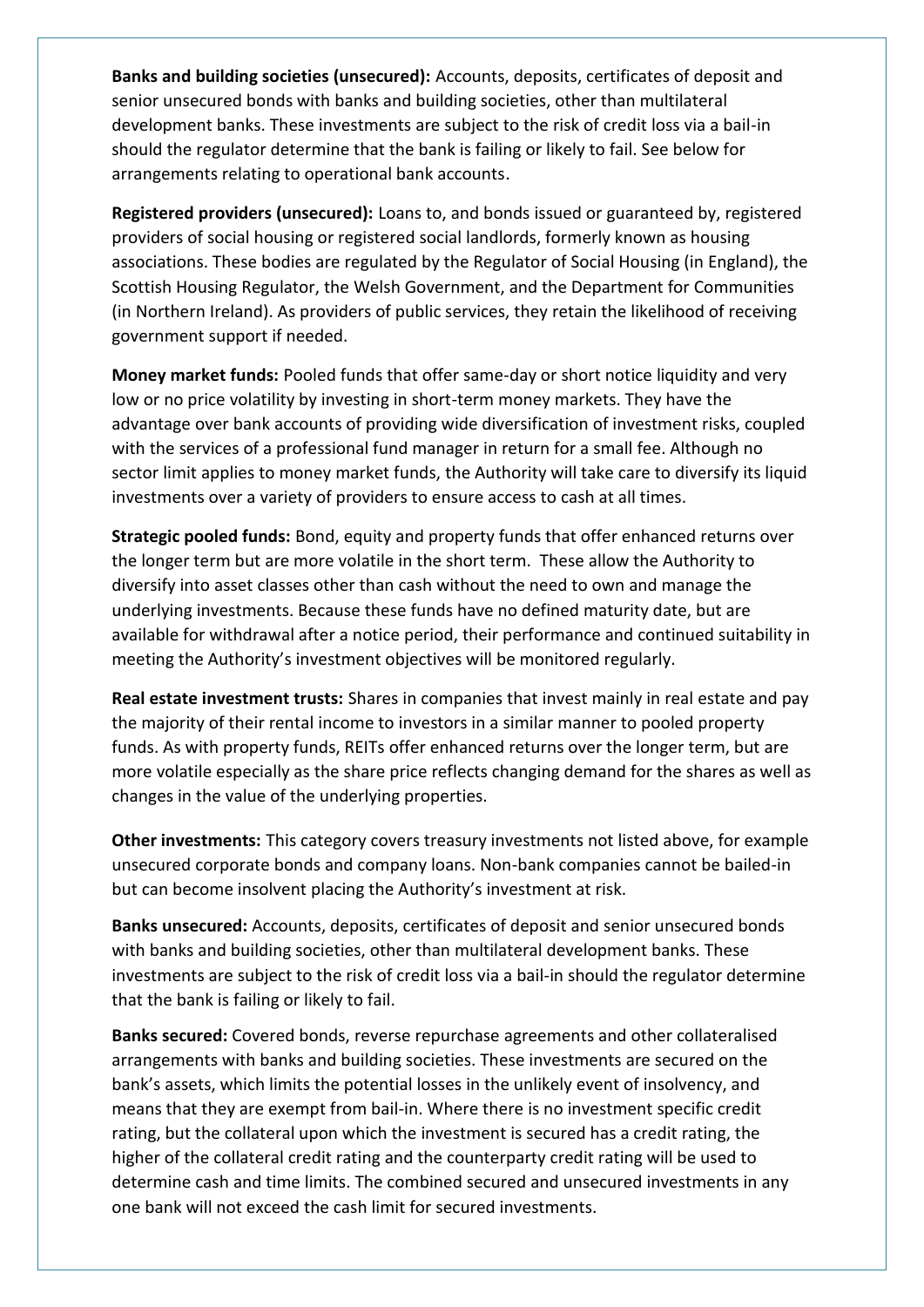**Government:** Loans, bonds and bills issued or guaranteed by national governments, regional and local authorities, and multilateral development banks. These investments are not subject to bail-in, and there is generally a lower risk of insolvency although they are not a zero risk. Investments with the UK Central Government may be made in unlimited amounts for up to 50 years.

**Corporates:** Loans, bonds and commercial paper issued by companies other than banks and registered providers. These investments are not subject to bail-in but are exposed to the risk of the company going insolvent. Loans to unrated companies will only be made either following an external credit assessment or to a maximum of £50,000 per company as part of a diversified pool in order to spread the risk widely.

**Registered providers (unsecured):** Loans and bonds issued by, guaranteed by, or secured on the assets of registered providers of social housing and registered social landlords, formerly known as housing associations. These bodies are tightly regulated by the Regulator of Social Housing (in England), the Scottish Housing Regulator, the Welsh Government, and the Department for Communities (in Northern Ireland). As providers of public services, they retain the likelihood of receiving government support if needed.

**Pooled funds:** Shares or units in diversified investment vehicles consisting of the any of the above investment types, plus equity shares and property. These funds have the advantage of providing wide diversification of investment risks, coupled with the services of a professional fund manager in return for a fee. Short-term Money Market Funds that offer same-day liquidity and very low or no volatility will be used as an alternative to instant access bank accounts, while pooled funds whose value changes with market prices and/or have a notice period will be used for longer investment periods.

Bond, equity, and property funds offer enhanced returns over the longer term but are more volatile in the short term. These allow the Council to diversify into asset classes other than cash without the need to own and manage the underlying investments. Because these funds have no defined maturity date, but are available for withdrawal after a notice period, their performance and continued suitability in meeting the Council's investment objectives will be monitored regularly.

**Real estate investment trusts (REIT):** Shares in companies that invest mainly in real estate and pay the majority of their rental income to investors in a similar manner to pooled property funds. As with property funds, REITs offer enhanced returns over the longer term, but are more volatile especially as the share price reflects changing demand for the shares as well as changes in the value of the underlying properties. Investments in REIT shares cannot be withdrawn but can be sold on the stock market to another investor.

**Operational bank accounts:** The Council may incur operational exposures, for example though current accounts, collection accounts and merchant acquiring services, to any UK bank with credit ratings no lower than BBB- and with assets greater than £25 billion. These are not classed as investments but are still subject to the risk of a bank bail-in, and balances will therefore be kept below £20m per bank. The Bank of England has stated that in the event of failure, banks with assets greater than £25 billion are more likely to be bailed-in than made insolvent, increasing the chance of the Council maintaining operational continuity.

**Risk assessment and credit ratings**: Credit ratings are obtained and monitored by the Council's treasury advisers, who will notify changes in ratings as they occur. The credit rating agencies in current use are listed in the Treasury Management Practices document.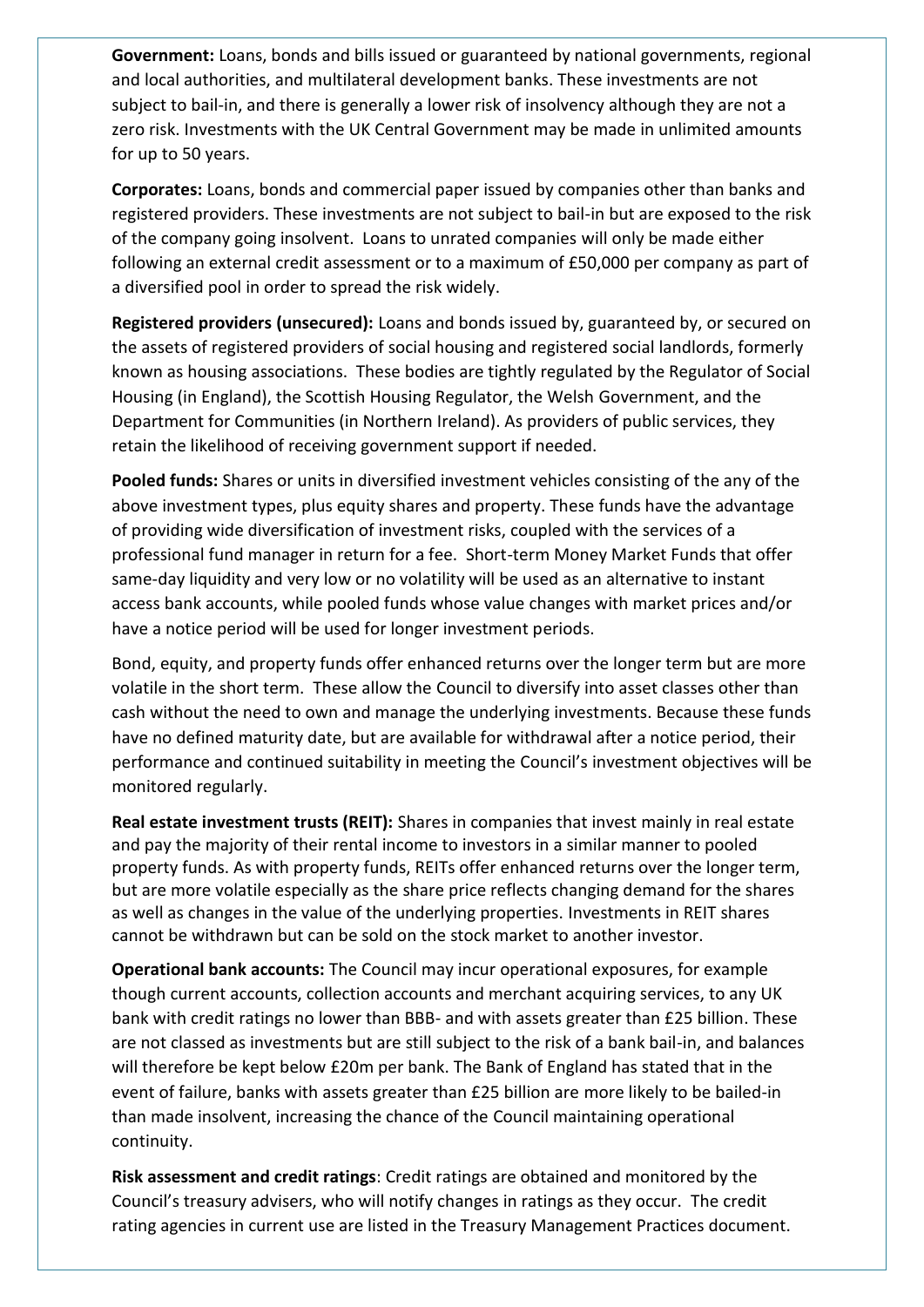Where an entity has its credit, rating downgraded so that it fails to meet the approved investment criteria then:

- no new investments will be made,
- any existing investments that can be recalled or sold at no cost will be, and
- full consideration will be given to the recall or sale of all other existing investments with the affected counterparty.

Where a credit rating agency announces that a credit rating is on review for possible downgrade (also known as "rating watch negative" or "credit watch negative") so that it may fall below the approved rating criteria, then only investments that can be withdrawn on the next working day will be made with that organisation until the outcome of the review is announced. This policy will not apply to negative outlooks, which indicate a long-term direction of travel rather than an imminent change of rating.

**Other information on the security of investments**: The Council understands that credit ratings are good, but not perfect, predictors of investment default. Full regard will therefore be given to other available information on the credit quality of the organisations in which it invests, including credit default swap prices, financial statements, information on potential government support, reports in the quality financial press and analysis and advice from the Council's treasury management adviser. No investments will be made with an organisation if there are substantive doubts about its credit quality, even though it may otherwise meet the above criteria.

When deteriorating financial market conditions affect the creditworthiness of all organisations, as happened in 2008 and 2020, this is not generally reflected in credit ratings, but can be seen in other market measures. In these circumstances, the Council will restrict its investments to those organisations of higher credit quality and reduce the maximum duration of its investments to maintain the required level of security. The extent of these restrictions will be in line with prevailing financial market conditions. If these restrictions mean that insufficient commercial organisations of high credit quality are available to invest the Council's cash balances, then the surplus will be deposited with the UK Government via the Debt Management Office or invested in government treasury bills for example, or with other local authorities. This will cause investment return to fall but will protect the principal sum invested.

**Investment limits**: In order that investment balances are not put at too higher risk the maximum that will be lent to any one organisation (other than the UK Government) will be £25 million. A group of entities under the same ownership will be treated as a single organisation for limit purposes. Limits will also be placed on fund managers, investments in brokers' nominee accounts, foreign countries, and industry sectors as below. Investments in pooled funds and multilateral development banks do not count against the limit for any single foreign country since the risk is diversified over many countries.

|                                                           | <b>Cash limit</b> |
|-----------------------------------------------------------|-------------------|
| Any group of pooled funds under the same management       | £10m per manager  |
| Negotiable instruments held in a broker's nominee account | £10m per broker   |
| Foreign countries                                         | £4m per country   |

#### Table 2: Additional Investment limits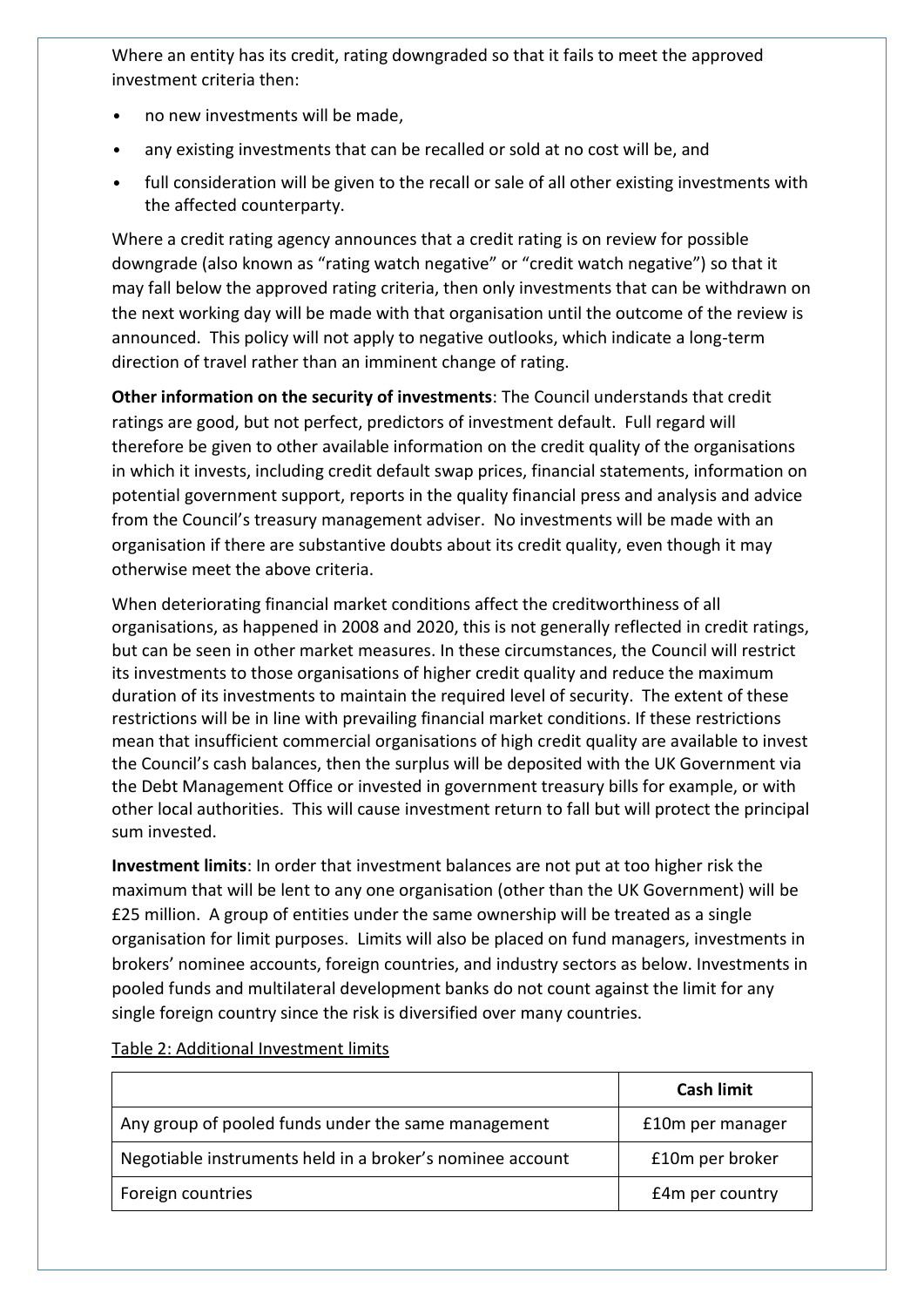**Liquidity management**: The Council uses purpose-built cash flow forecasting software to determine the maximum period for which funds may prudently be committed. The forecast is compiled on a prudent basis to minimise the risk of the Council being forced to borrow on unfavourable terms to meet its financial commitments. Limits on long-term investments are set by reference to the Council's medium-term financial plan and cash flow forecast.

The Council will spread its liquid cash over at least two providers (e.g., bank accounts and money market funds) to ensure that access to cash is maintained in the event of operational difficulties at any one provider.

# **Treasury Management Indicators**

The Council measures and manages its exposures to treasury management risks using the following indicators.

**Security:** The Council has adopted a voluntary measure of its exposure to credit risk by monitoring the value-weighted average credit score of its investment portfolio. This is calculated by applying a score to each investment (AAA=1, AA+=2, etc.) and taking the arithmetic average, weighted by the size of each investment. Unrated investments are assigned a score based on their perceived risk. The lower the score the lower the risk is.

|                                | 2021/22 Q2 | Target |
|--------------------------------|------------|--------|
| Portfolio average credit score | 4.8        |        |

**Liquidity:** The Council has adopted a voluntary measure of its exposure to liquidity risk by monitoring the amount of cash available to meet unexpected payments within a rolling three-month period, without additional borrowing.

|                                      | <b>Target</b> |
|--------------------------------------|---------------|
| Total cash available within 3 months | £30.00m       |

**Interest rate exposures**: This indicator is set to control the Council's exposure to interest rate risk. The upper limits on the one-year revenue impact of a 1% rise or fall in interest rates will be:

|                                                                          | Limit    |
|--------------------------------------------------------------------------|----------|
| Upper limit on one-year revenue impact of a<br>1% rise in interest rates | £150,000 |
| Upper limit on one-year revenue impact of a<br>1% fall in interest rate  | £150,000 |

The impact of a change in interest rates is calculated on the assumption that maturing loans and investments will be replaced at current rates.

**Maturity structure of borrowing:** This indicator is set to control the Council's exposure to refinancing risk. The upper and lower limits on the maturity structure of fixed rate borrowing will be:

|                 | <b>Upper</b> | Lower |
|-----------------|--------------|-------|
| Under 12 months | 50%          | 0%    |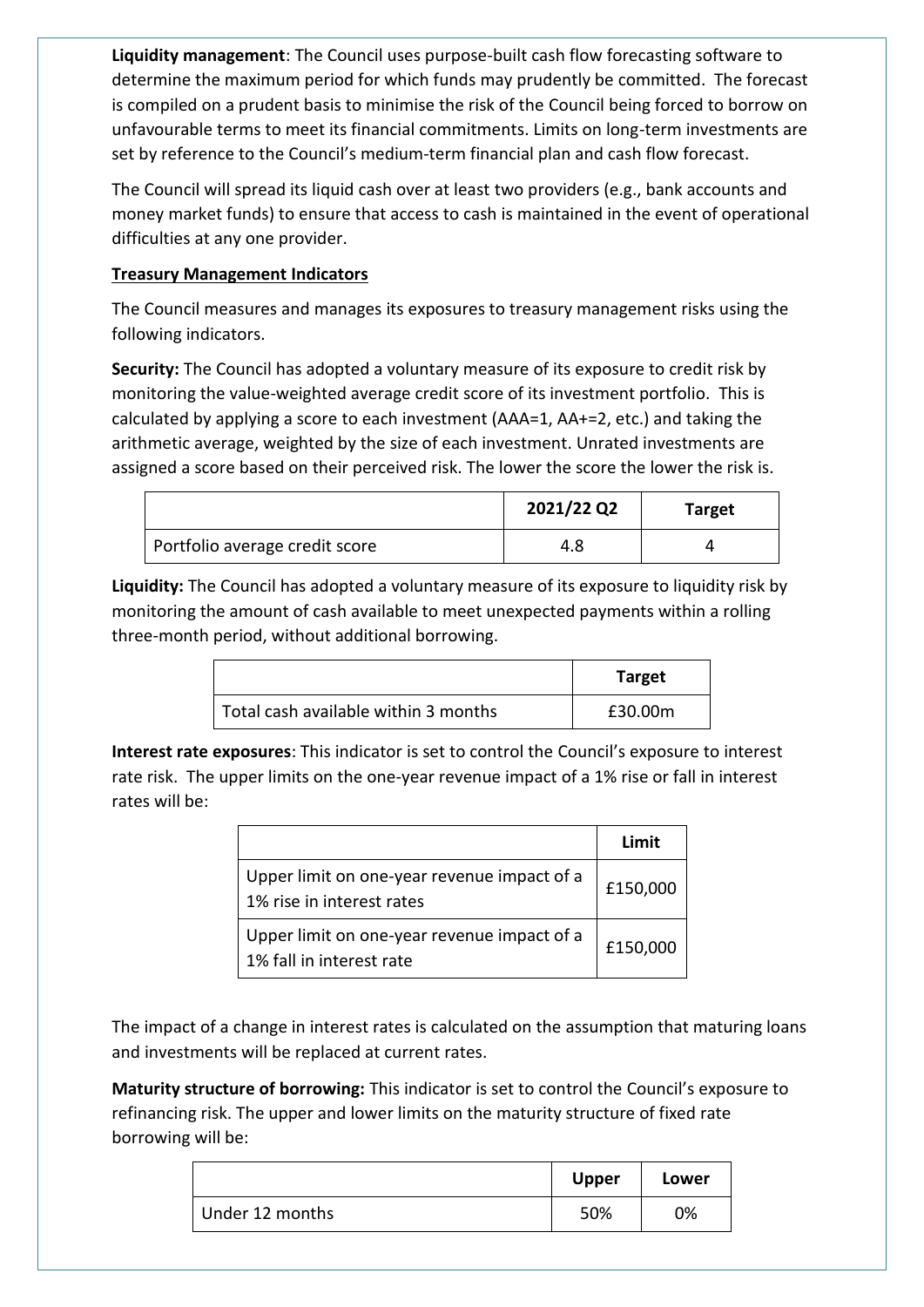| 12 months and within 24 months | 50%  | 0% |
|--------------------------------|------|----|
| 24 months and within 5 years   | 75%  | 0% |
| 5 years and within 10 years    | 75%  | 0% |
| 10 years and within 20 year    | 75%  | 0% |
| 20 years and above             | 100% | 0% |

Time periods start on the first day of each financial year. The maturity date of borrowing is the earliest date on which the lender can demand repayment.

**Principal sums invested for periods longer than one year:** The purpose of this indicator is to control the Council's exposure to the risk of incurring losses by seeking early repayment of its investments. The limits on the long-term principal sum invested to final maturities beyond the period end will be:

| Price risk indicator                           |        | 2021/22 2022/23 2023/24 2024/25 2025/26 |        |        |
|------------------------------------------------|--------|-----------------------------------------|--------|--------|
| Limit on principal invested beyond<br>year end | £40.0m | $£40.0m$   £30.0m                       | £30.0m | £30.0m |

**Operational Boundary for External Debt:** The operational boundary is based on the Council's estimate of most likely (i.e., prudent but not worst case) scenario for external debt. It links directly to the Council's estimates of capital expenditure, the capital financing requirement, and cash flow requirements, and is a key management tool for in-year monitoring. Other long-term liabilities comprise finance lease, Private Finance Initiative and other liabilities that are not borrowing but form part of the Council's debt.

|                             | 2021/2022 | 2022/2023 | 2023/24 | 2024/25 | 2025/26 |
|-----------------------------|-----------|-----------|---------|---------|---------|
| <b>Operational Boundary</b> | Limit     | Limit     | Limit   | Limit   | Limit   |
|                             | £m        | Em        | £m      | £m      | £m      |
| Borrowing                   | 153.00    | 153.00    | 153.00  | 153.00  | 153.00  |
| <b>Total Debt</b>           | 153.00    | 153.00    | 153.00  | 153.00  | 153.00  |

**Authorised Limit for External Debt:** The authorised limit is the affordable borrowing limit determined in compliance with the Local Government Act 2003. It is the maximum amount of debt that the Council can legally owe. The authorised limit provides headroom over and above the operational boundary for unusual cash movements.

|                         | 2021/22                 | 2022/23 | 2023/24 | 2024/25 | 2025/26 |
|-------------------------|-------------------------|---------|---------|---------|---------|
| <b>Authorised Limit</b> | Limit<br>Limit<br>Limit |         |         | Limit   | Limit   |
|                         | £m                      | £m      | Em      | £m      | £m      |
| <b>Borrowing</b>        | 155.00                  | 155.00  | 155.00  | 155.00  | 155.00  |
| <b>Total Debt</b>       | 155.00                  | 155.00  | 155.00  | 155.00  | 155.00  |

# **Related Matters**

The CIPFA Code requires the Council to include the following in its treasury management strategy.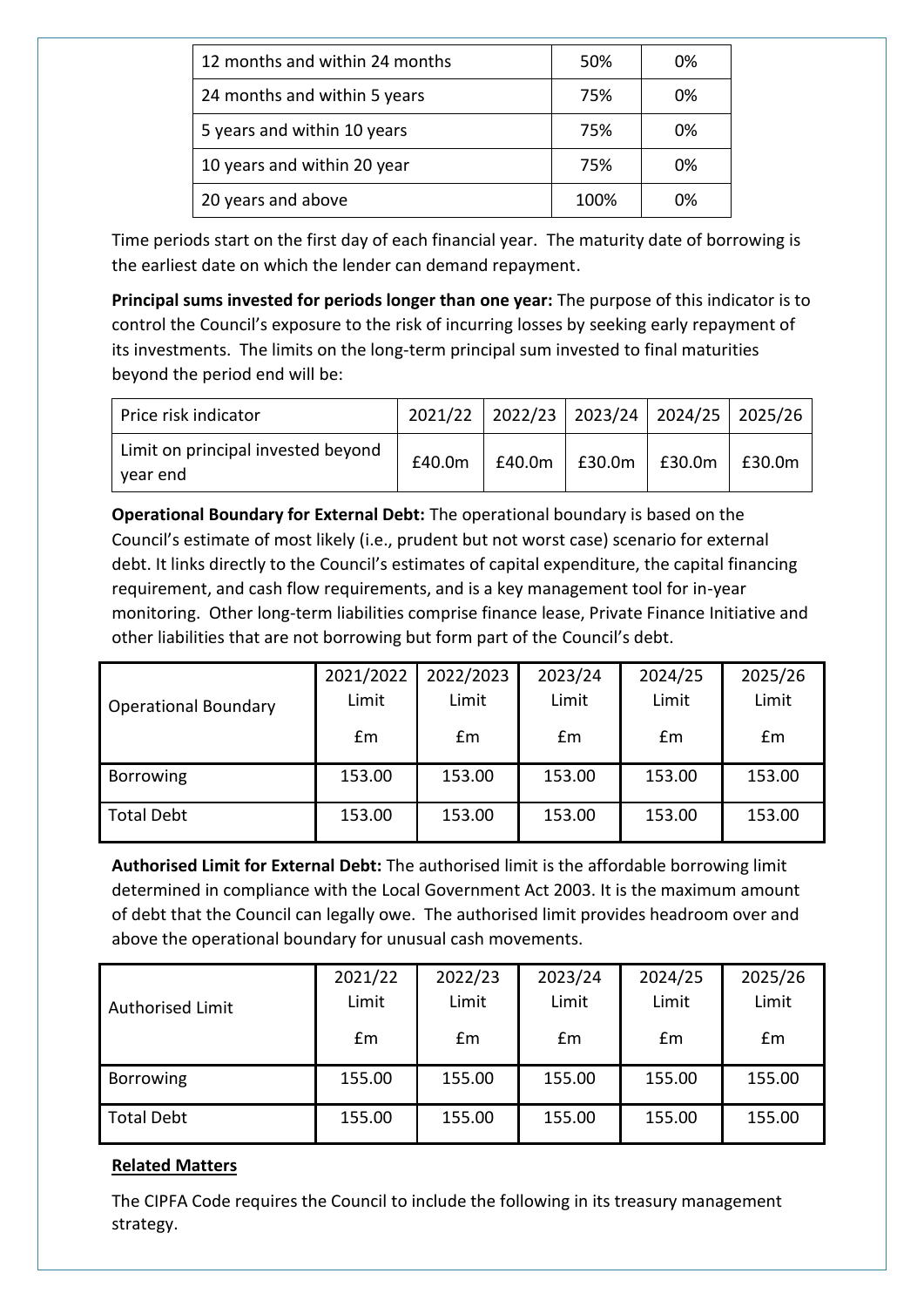Financial Derivatives: Local authorities have previously made use of financial derivatives embedded into loans and investments both to reduce interest rate risk (e.g., interest rate collars and forward deals) and to reduce costs or increase income at the expense of greater risk (e.g., LOBO loans and callable deposits). The general power of competence in Section 1 of the Localism Act 2011 removes much of the uncertainty over local authorities' use of standalone financial derivatives (i.e., those that are not embedded into a loan or investment).

The Council will only use standalone financial derivatives (such as swaps, forwards, futures, and options) where they can be clearly demonstrated to reduce the overall level of the financial risks that the Council is exposed to. Additional risks presented, such as credit exposure to derivative counterparties, will be considered when determining the overall level of risk. Embedded derivatives, including those present in pooled funds and forward starting transactions, will not be subject to this policy, although the risks they present will be managed in line with the overall treasury risk management strategy.

Financial derivative transactions may be arranged with any organisation that meets the approved investment criteria, assessed using the appropriate credit rating derivative exposures. An allowance for credit risk calculated using the methodology on Treasury Management Practices document will count against the counterparty credit limit and the relevant foreign country limit.

In line with the CIPFA Code, the Council will seek external advice and will consider that advice before entering into financial derivatives to ensure that it fully understands the implications.

**Housing Revenue Account:** On 1<sup>st</sup> April 2012, the Council notionally split each of its existing long-term loans into General Fund and HRA pools. In the future, new long-term loans borrowed will be assigned in their entirety to one pool or the other. Interest payable and other costs/income arising from long-term loans (e.g., premiums and discounts on early redemption) will be charged/credited to the respective revenue account. Differences between the value of the HRA loans pool and the HRA's underlying need to borrow (adjusted for HRA balance sheet resources available for investment) will result in a notional cash balance which may be positive or negative. This balance will be measured each month and interest transferred between the General Fund and HRA at the Council's average interest rate on investments, adjusted for credit risk.

**Markets in Financial Instruments Directive (MiFiD):** The Council has opted up to professional client with its providers of financial services, including advisers, banks, brokers, and fund managers, allowing it access to a greater range of services but with the greater regulatory protections afforded to individuals and small companies. Given the size and range of the Council's treasury management activities, the Chief Finance Officer believes this to be the most appropriate status.

# **Financial Implications**

The budget for investment income in 2022/23 is £0.65 million, based on an average investment portfolio of £110 million at an average interest rate of 0.59%. The budget for debt interest paid in 2022/23 is £2.39 million, based on an average debt portfolio of £65.80 million at an average interest rate of 3.25%. If actual levels of investments and borrowing, and actual interest rates differ from those forecast, performance against budget will be correspondingly different.

Where investment income exceeds budget, e.g., from higher risk investments including pooled funds, or debt interest paid falls below budget, e.g., from cheap short-term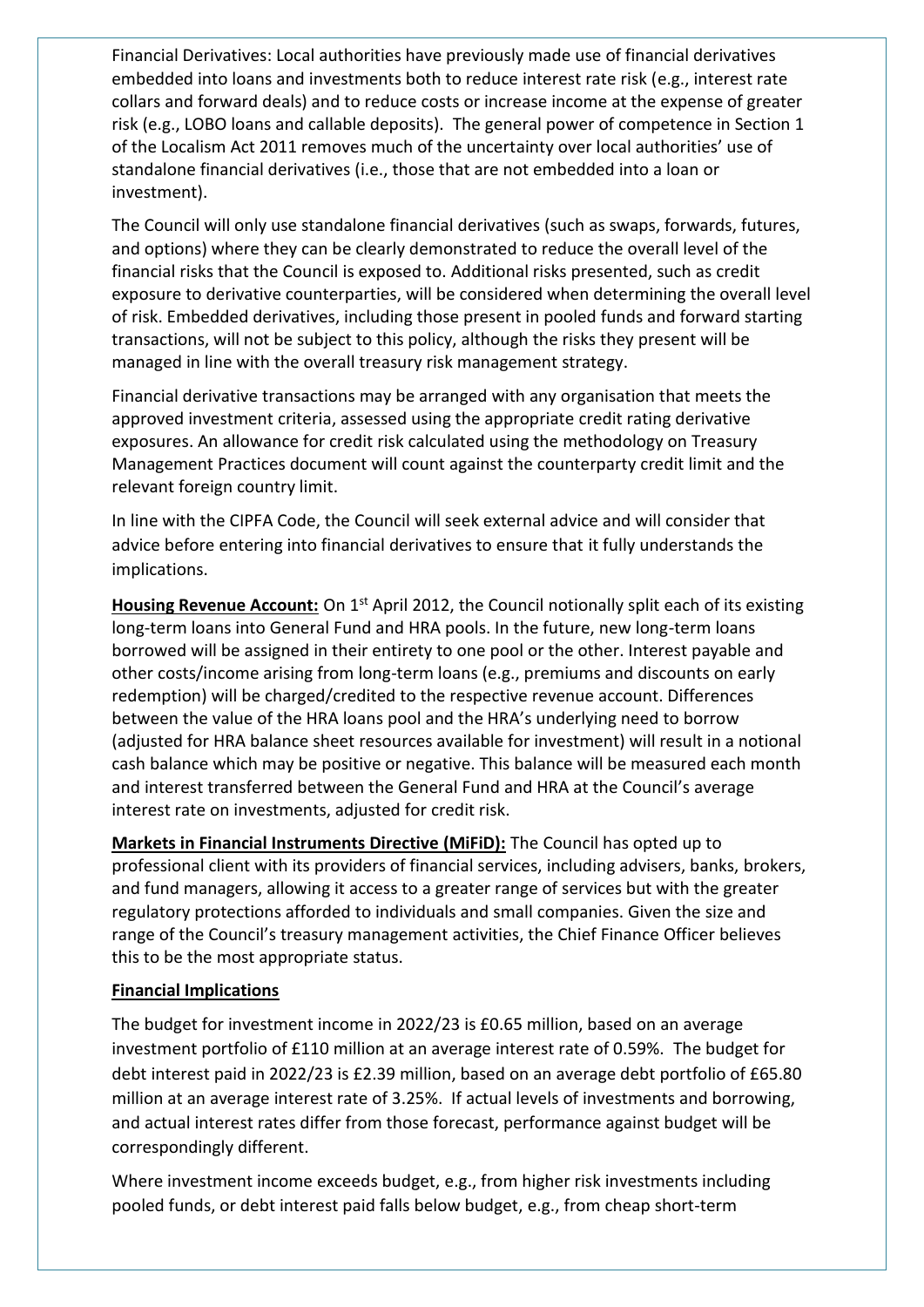borrowing, then 50% of the revenue savings will be transferred to a treasury management reserve to cover the risk of capital losses or higher interest rates payable in future years.

# **Other Options Considered**

The CIPFA Code does not prescribe any particular treasury management strategy for local authorities to adopt. The Chief Finance Officer, having consulted the Cabinet Member for Resources, believes that the above strategy represents an appropriate balance between risk management and cost effectiveness. Some alternative strategies, with their financial and risk management implications, are listed below.

| <b>Alternative</b>                                                          | Impact on income and<br>expenditure                                                               | Impact on risk management                                                                                                                             |
|-----------------------------------------------------------------------------|---------------------------------------------------------------------------------------------------|-------------------------------------------------------------------------------------------------------------------------------------------------------|
| Invest in a narrower range of<br>counterparties and/or for<br>shorter times | Interest income will be<br>lower                                                                  | Lower chance of losses from credit related<br>defaults, but any such losses may be greater                                                            |
| Invest in a wider range of<br>counterparties and/or for longer<br>times     | Interest income will be<br>higher                                                                 | Increased risk of losses from credit related<br>defaults, but any such losses may be smaller                                                          |
| Borrow additional sums at long-<br>term fixed interest rates                | Debt interest costs will<br>rise; this is unlikely to be<br>offset by higher<br>investment income | Higher investment balance leading to a higher<br>impact in the event of a default; however long-<br>term interest costs may be more certain           |
| Borrow short-term or variable<br>loans instead of long-term fixed<br>rates  | Debt interest costs will<br>initially be lower                                                    | Increases in debt interest costs will be broadly<br>offset by rising investment income in the medium<br>term, but long-term costs may be less certain |
| Reduce level of borrowing                                                   | Saving on debt interest is<br>likely to exceed lost<br>investment income                          | Reduced investment balance leading to a lower<br>impact in the event of a default; however long-<br>term interest costs may be less certain           |

# **Treasury Management Code update**

In February 2021 CIFPA consulted on a revised Treasury Management Code guidance with consulation closing in April 2021. More that 100 responses from Local Authorities and their representative Treasury Management Advisors were receieved with a summary of the consulation and proposals published in July 2021. A second technical consultation on the proposals opened in September 2021 and closed in November 2021 with publication of the second consultation in December 2021.

The primary changes to the Treasury Management Code focus on:

- Inclusion of a Liability Benchmark for borrowing
- A policy relating to environmental, social and governance (ESG) investment considerations
- Renaming of the "Principal sums invested for periods longer than a year" indicator to "long-term treasury management investments" and includes a category for total amounts invested in longer term instruments with no fixed maturity date.
- Inclusion of an appropriate measure of price risk and report on movements in fair value of longer term investments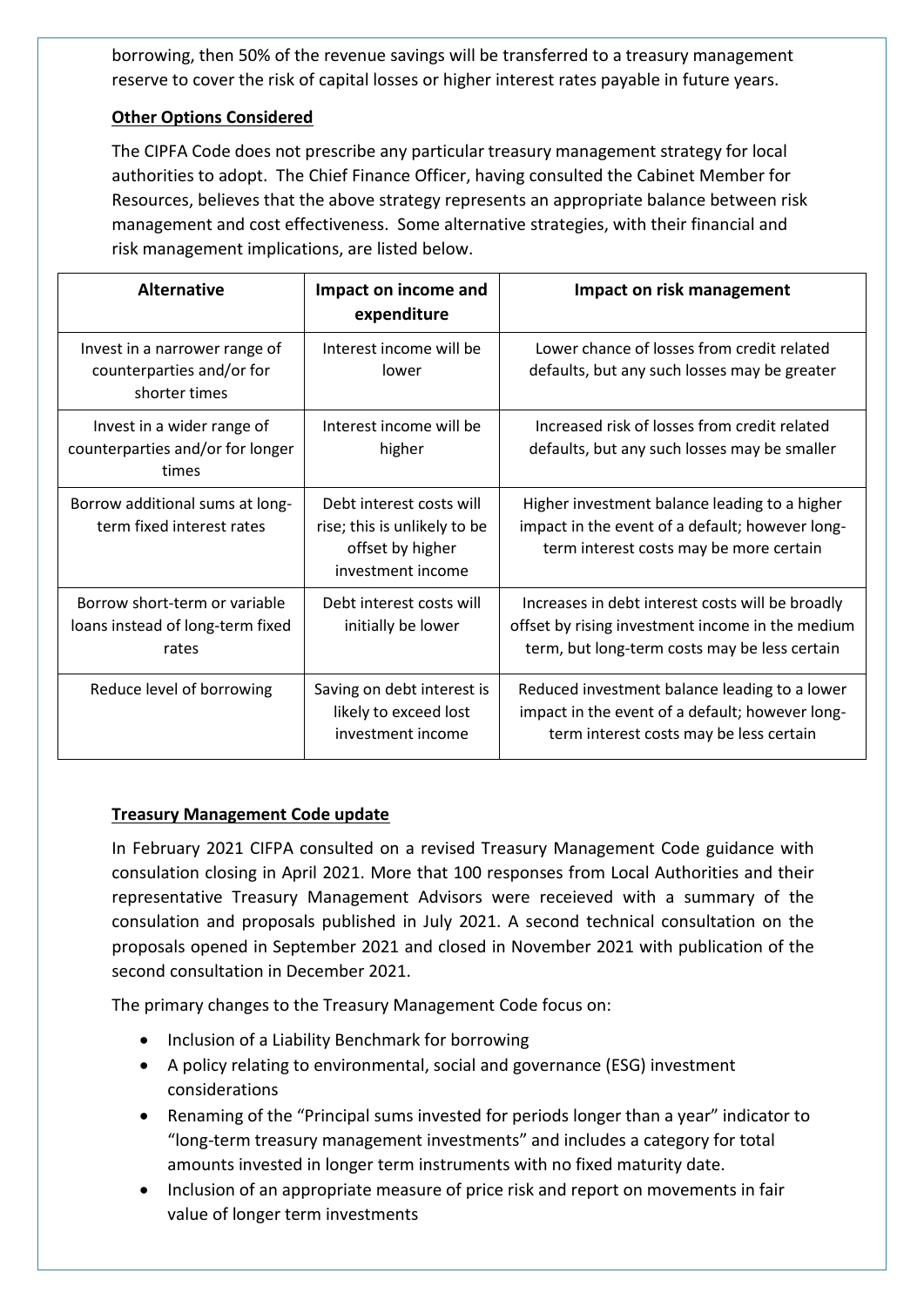With many Capital and Treasury Management strategies currently being written and approved by councils the revised Treasury Management Code requirements will be implemented as part of a "soft launch" and expected to take effect in 2023/24 strategies.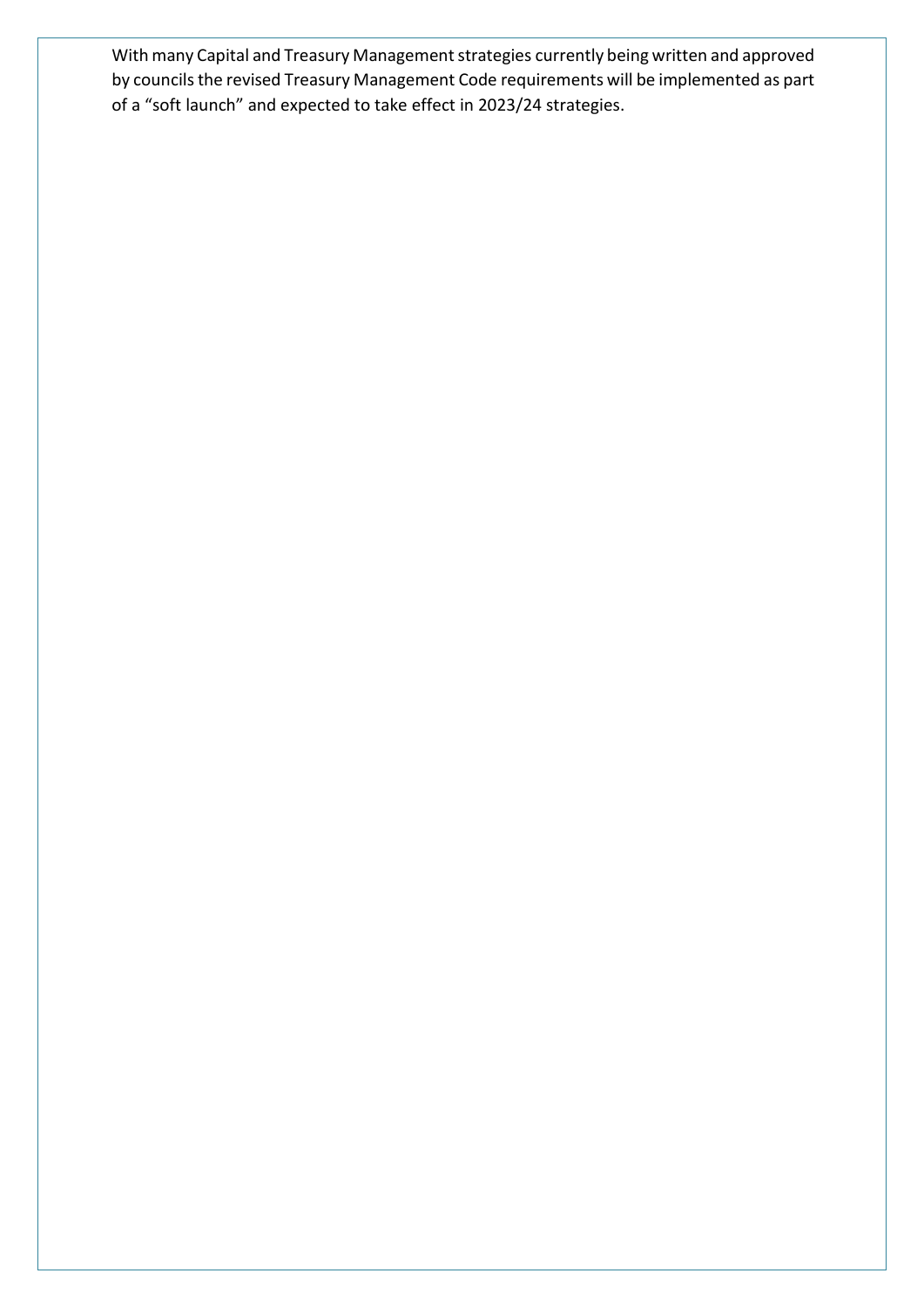## **Annex A – Arlingclose Economic & Interest Rate Forecast October 2021**

# **Underlying assumptions:**

- The global economy continues to recover from the pandemic but has entered a more challenging phase. The resurgence of demand has led to the expected rise in inflationary pressure, but disrupted factors of supply are amplifying the effects, increasing the likelihood of lower growth rates ahead. This is particularly apparent in the UK due to the impact of Brexit
- While Q2 UK GDP expanded more quickly than initially thought, the 'pingdemic' and more latterly supply disruption will leave Q3 GDP broadly stagnant. The outlook also appears weaker. Household spending, the driver of the recovery to date, is under pressure from a combination of retail energy price rises, the end of government support programmes and soon, tax rises. Government spending, the other driver of recovery, will slow considerably as the economy is taken off life support
- Inflation rose to 3.2% in August. A combination of factors will drive this to over 4% in the near term. While the transitory factors affecting inflation, including the low base effect of 2020, are expected to unwind over time, the MPC has recently communicated fears that these transitory factors will feed longer-term inflation expectations that require tighter monetary policy to control. This has driven interest rate expectations substantially higher
- The supply imbalances are apparent in the labour market. While wage growth is currently elevated due to compositional and base factors, stories abound of higher wages for certain sectors, driving inflation expectations. It is uncertain whether a broad-based increased in wages is possible given the pressures on businesses.
- Government bond yields increased sharply following the September FOMC and MPC minutes, in which both central banks communicated a lower tolerance for higher inflation than previously thought. The MPC in particular has doubled down on these signals in spite of softer economic data. Bond investors expect higher near-term interest rates but are also clearly uncertain about central bank policy.
- The MPC appears to be playing both sides, but has made clear its intentions to tighten policy, possibly driven by a desire to move away from emergency levels. While the economic outlook will be challenging, the signals from policymakers suggest Bank Rate will rise unless data indicates a more severe slowdown.

# **Forecast:**

- Arlingclose expects Bank Rate to rise in Q2 2022. We believe this is driven as much by the Bank's desire to move from emergency levels as by fears of inflationary pressure.
- Investors have priced in multiple rises in Bank Rate to 1% by 2024. While we believe Bank Rate will rise, it is by a lesser extent than expected by markets
- Gilt yields have risen sharply as investors factor in higher interest rate and inflation expectations. From here, we believe that gilt yields will be broadly steady, before falling as inflation decreases and market expectations fall into line with our forecast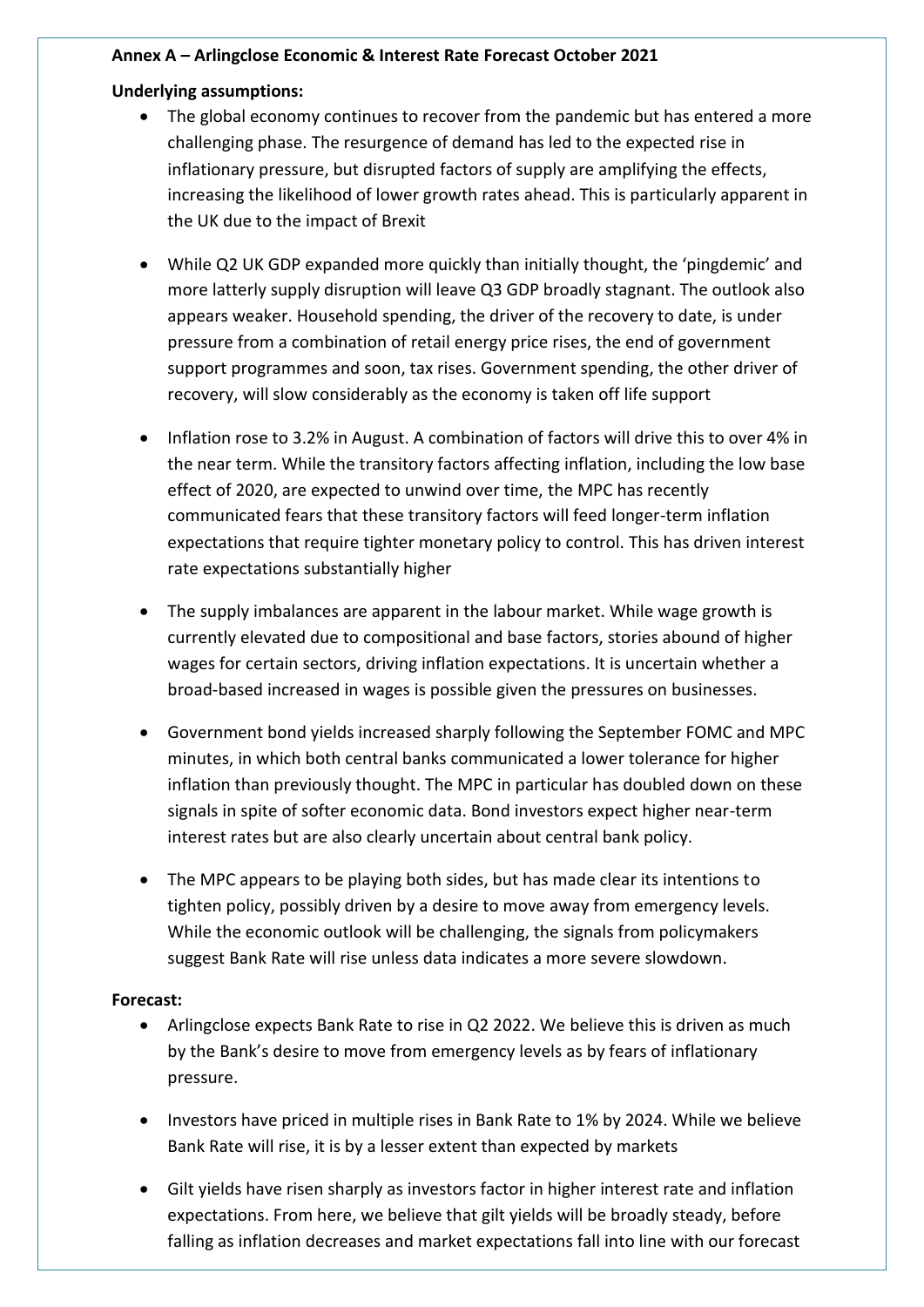• The risk around our forecasts for Bank Rate is to the upside over the next few months, shifting to the downside in the medium term. The risks around the gilt yield forecasts are initially broadly balanced, shifting to the downside later

|                                 | $Dec-21$ | <b>Mar-22</b> | <b>Jun-22</b> | $Sep-22$ | $Dec-22$ | $Mar-23$ | $Jun-23$ | $Sep-23$ | $Dec-23$ | Mar-24  | Jun-24  |         | $Sep-24$ $Dec-24$ |
|---------------------------------|----------|---------------|---------------|----------|----------|----------|----------|----------|----------|---------|---------|---------|-------------------|
| <b>Official Bank Rate</b>       |          |               |               |          |          |          |          |          |          |         |         |         |                   |
| <b>Upside risk</b>              | 0.15     | 0.15          | 0.25          | 0.25     | 0.25     | 0.25     | 0.25     | 0.25     | 0.25     | 0.25    | 0.25    | 0.25    | 0.25              |
| <b>Arlingclose Central Case</b> | 0.10     | 0.10          | 0.25          | 0.25     | 0.25     | 0.50     | 0.50     | 0.50     | 0.50     | 0.50    | 0.50    | 0.50    | 0.50              |
| Downside risk                   | 0.00     | 0.00          | $-0.15$       | $-0.15$  | $-0.15$  | $-0.40$  | $-0.40$  | $-0.40$  | $-0.40$  | $-0.40$ | $-0.40$ | $-0.40$ | $-0.40$           |
| 3-month money market ra         |          |               |               |          |          |          |          |          |          |         |         |         |                   |
| <b>Upside risk</b>              | 0.10     | 0.15          | 0.20          | 0.20     | 0.30     | 0.30     | 0.30     | 0.30     | 0.35     | 0.35    | 0.35    | 0.35    | 0.35              |
| <b>Arlingclose Central Case</b> | 0.10     | 0.15          | 0.35          | 0.40     | 0.45     | 0.60     | 0.65     | 0.65     | 0.60     | 0.60    | 0.60    | 0.60    | 0.60              |
| Downside risk                   | 0.00     | $-0.05$       | $-0.25$       | $-0.25$  | $-0.30$  | $-0.45$  | $-0.50$  | $-0.50$  | $-0.45$  | $-0.45$ | $-0.45$ | $-0.45$ | $-0.45$           |
| 5yr gilt yield                  |          |               |               |          |          |          |          |          |          |         |         |         |                   |
| <b>Upside risk</b>              | 0.25     | 0.30          | 0.30          | 0.30     | 0.30     | 0.30     | 0.30     | 0.30     | 0.30     | 0.30    | 0.30    | 0.30    | 0.30              |
| <b>Arlingclose Central Case</b> | 0.65     | 0.65          | 0.65          | 0.65     | 0.65     | 0.60     | 0.60     | 0.60     | 0.60     | 0.60    | 0.60    | 0.60    | 0.60              |
| Downside risk                   | $-0.25$  | $-0.25$       | $-0.35$       | $-0.40$  | $-0.40$  | $-0.40$  | $-0.40$  | $-0.40$  | $-0.40$  | $-0.40$ | $-0.40$ | $-0.40$ | $-0.40$           |
| 10yr gilt yield                 |          |               |               |          |          |          |          |          |          |         |         |         |                   |
| <b>Upside risk</b>              | 0.30     | 0.35          | 0.35          | 0.35     | 0.35     | 0.35     | 0.35     | 0.35     | 0.35     | 0.35    | 0.35    | 0.35    | 0.35              |
| <b>Arlingclose Central Case</b> | 1.05     | 1.05          | 1.05          | 1.05     | 1.05     | 1.05     | 1.00     | 0.95     | 0.95     | 0.95    | 0.90    | 0.90    | 0.90              |
| Downside risk                   | $-0.25$  | $-0.35$       | $-0.40$       | $-0.40$  | $-0.40$  | $-0.40$  | $-0.45$  | $-0.45$  | $-0.50$  | $-0.50$ | $-0.50$ | $-0.50$ | $-0.50$           |
| 20yr gilt yield                 |          |               |               |          |          |          |          |          |          |         |         |         |                   |
| <b>Upside risk</b>              | 0.30     | 0.35          | 0.40          | 0.40     | 0.40     | 0.40     | 0.40     | 0.40     | 0.40     | 0.40    | 0.40    | 0.40    | 0.40              |
| <b>Arlingclose Central Case</b> | 1.40     | 1.40          | 1.40          | 1.40     | 1.35     | 1.35     | 1.30     | 1.30     | 1.30     | 1.30    | 1.30    | 1.30    | 1.30              |
| Downside risk                   | $-0.35$  | $-0.40$       | $-0.45$       | $-0.45$  | $-0.45$  | $-0.50$  | $-0.50$  | $-0.50$  | $-0.50$  | $-0.50$ | $-0.50$ | $-0.50$ | $-0.50$           |
| 50yr gilt yield                 |          |               |               |          |          |          |          |          |          |         |         |         |                   |
| <b>Upside risk</b>              | 0.35     | 0.35          | 0.40          | 0.40     | 0.40     | 0.40     | 0.40     | 0.40     | 0.40     | 0.40    | 0.40    | 0.40    | 0.40              |
| <b>Arlingclose Central Case</b> | 1.30     | 1.30          | 1.30          | 1.30     | 1.25     | 1.25     | 1.20     | 1.20     | 1.20     | 1.20    | 1.20    | 1.20    | 1.20              |
| Downside risk                   | $-0.35$  | $-0.35$       | $-0.35$       | $-0.40$  | $-0.40$  | $-0.45$  | $-0.50$  | $-0.50$  | $-0.50$  | $-0.50$ | $-0.50$ | $-0.50$ | $-0.50$           |

PWLB certainty rate = relevant gilt yield + 0.80%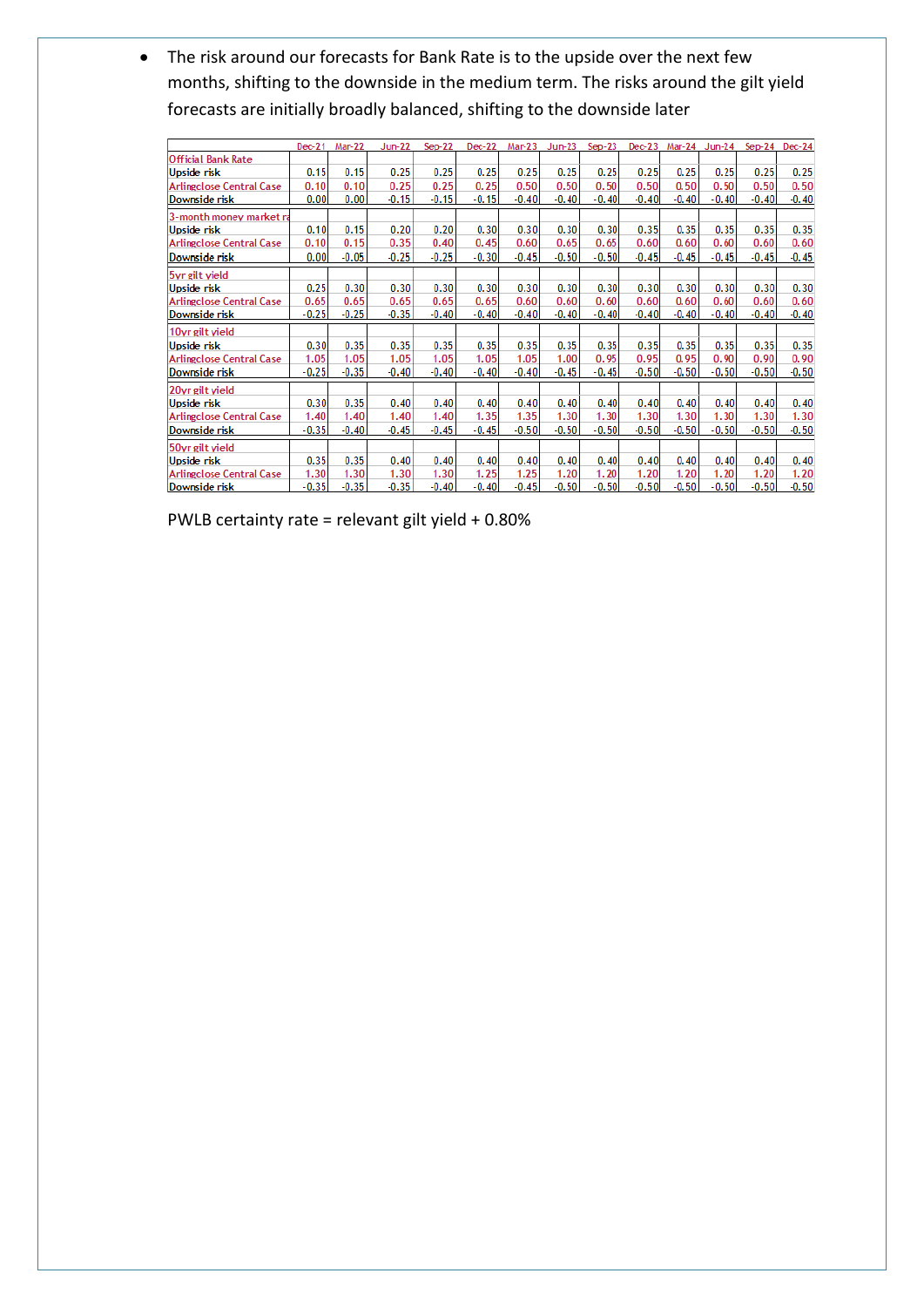|                                          | <b>Nov-21</b>           |
|------------------------------------------|-------------------------|
|                                          | <b>Actual Portfolio</b> |
|                                          | £m                      |
| <b>External borrowing:</b>               |                         |
| <b>Public Works Loan Board</b>           | 77.09                   |
| Local authorities                        | 0                       |
| Other loans                              | 0                       |
| <b>Total external borrowing</b>          | 77.09                   |
| <b>Other long-term liabilities:</b>      |                         |
| Leases                                   | 5.77                    |
| <b>Total other long-term liabilities</b> |                         |
| <b>Total gross external debt</b>         | 82.86                   |
| <b>Treasury investments:</b>             |                         |
| The UK Government                        |                         |
| <b>Local Authorities</b>                 | 99.50                   |
| <b>Other Government entities</b>         |                         |
| Secured investments                      |                         |
| Banks (unsecured)                        | 20.00                   |
| Building societies (unsecured)           |                         |
| Registered providers (unsecured)         |                         |
| <b>Money Market Funds</b>                | 10.00                   |
| <b>Strategic Pooled Funds</b>            | 18.95                   |
| Real Estate investment trusts            |                         |
| Other investments                        |                         |
|                                          |                         |
| <b>Total treasury investments</b>        | 148.45                  |
| <b>Net debt</b>                          | $-65.59$                |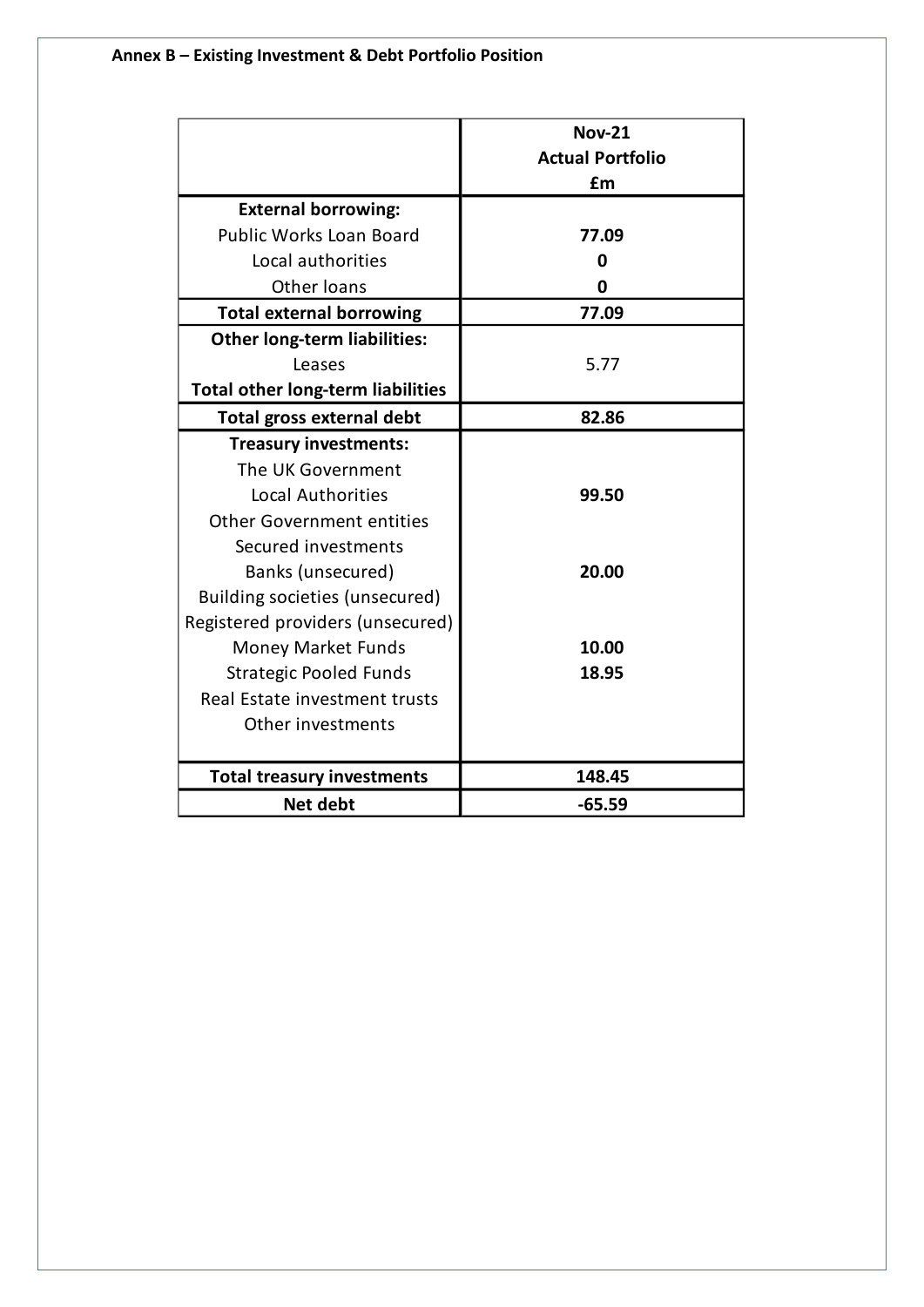# **Annex C – Summary of Existing Debt & Investment Portfolio Position as at November 2021**

## **Debt Portfolio:**

|                                      |                   |                       |            | <b>Interest</b> |               |
|--------------------------------------|-------------------|-----------------------|------------|-----------------|---------------|
| <b>Type of Loan</b>                  | <b>Start Date</b> | <b>Maturity</b>       | Principal  | Rate            | GF/HRA        |
| <b>Maturity Loans</b>                |                   |                       |            |                 |               |
| Fixed                                |                   | 30/11/1995 30/09/2024 | 2,000,000  |                 | 8.375% GF/HRA |
| Fixed                                |                   | 19/12/1996 31/03/2022 | 1,000,000  |                 | 7.875% GF/HRA |
| Fixed                                |                   | 10/08/2007 31/03/2055 | 3,000,000  |                 | 4.550% GF/HRA |
| Fixed                                |                   | 28/03/2012 28/03/2039 | 10,000,000 | 3.470% HRA      |               |
| Fixed                                |                   | 28/03/2012 28/03/2036 | 10,000,000 | 3.420% HRA      |               |
| Fixed                                |                   | 28/03/2012 28/03/2027 | 10,000,000 | 3.010% HRA      |               |
| Fixed                                |                   | 28/03/2012 28/03/2041 | 10,000,000 | 3.490% HRA      |               |
| Fixed                                |                   | 28/03/2012 28/03/2032 | 10,000,000 | 3.300% HRA      |               |
| Fixed                                |                   | 28/03/2012 28/03/2042 | 8,000,000  | 3.500% HRA      |               |
| Variable                             |                   | 28/03/2012 28/03/2022 | 10,286,000 | 0.920% HRA      |               |
| Equal Instalments of Principle (EIP) |                   |                       |            |                 |               |
| Fixed                                |                   | 15/05/2015 15/11/2035 | 2,800,000  | 3.69% GF        |               |
| Annuity                              |                   |                       |            |                 |               |
| Fixed                                |                   | 10/09/1968 26/08/2028 | 6,184.66   |                 | 7.62% GF/HRA  |
|                                      |                   | Total                 | 77,092,185 |                 |               |

## **Investment Portfolio:**

| <b>Counterparty</b>     | <b>Type of investment</b> | <b>Principal</b>     | <b>Duration</b> | <b>Start Date</b> | <b>Effective</b> | <b>Interest</b> |
|-------------------------|---------------------------|----------------------|-----------------|-------------------|------------------|-----------------|
|                         |                           | <b>Balance</b>       |                 |                   | <b>Maturity</b>  | Rate            |
| Bank 1                  | <b>Instant Access</b>     | 10,000,000 Overnight |                 | N/A               | N/A              | 0.05%           |
| Bank 2                  | <b>Instant Access</b>     | 10,000,000 Overnight |                 | N/A               | N/A              | 0.05%           |
|                         |                           | 20,000,000           |                 |                   |                  |                 |
| Local Authority 1       | <b>Fixed Term</b>         | 5,000,000            | 1 Year          | 25/02/2021        | 24/02/2022       | 0.15%           |
| Local Authority 2       | <b>Fixed Term</b>         | 5,000,000            | 9 months        | 12/03/2021        | 10/12/2021       | 0.20%           |
| Local Authority 3       | <b>Fixed Term</b>         | 3,000,000            | 1 Year          | 20/04/2021        | 20/04/2022       | 0.14%           |
| Local Authority 4       | <b>Fixed Term</b>         | 5,000,000            | 1 Year          | 20/04/2021        | 14/04/2022       | 0.15%           |
| Local Authority 5       | <b>Fixed Term</b>         | 5,000,000            | 1 Year          | 30/06/2021        | 29/06/2022       | 0.35%           |
| Local Authority 6       | <b>Fixed Term</b>         | 4,000,000            | 1 Year          | 28/07/2021        | 27/07/2022       | 0.35%           |
| Local Authority 7       | <b>Fixed Term</b>         | 2,000,000            | 6 months        | 24/05/2021        | 24/11/2021       | 0.05%           |
| Local Authority 8       | <b>Fixed Term</b>         | 3,000,000            | 6 months        | 27/05/2021        | 26/11/2021       | 0.05%           |
| Local Authority 9       | <b>Fixed Term</b>         | 5,000,000            | 1 Year          | 27/09/2021        | 26/09/2022       | 0.18%           |
| Local Authority 10      | <b>Fixed Term</b>         | 2,000,000            | 6 months        | 03/06/2021        | 03/12/2021       | 0.05%           |
| Local Authority 11      | <b>Fixed Term</b>         | 3,000,000            | 6 months        | 04/06/2021        | 03/12/2021       | 0.05%           |
| Local Authority 12      | <b>Fixed Term</b>         | 1,000,000            | 6 months        | 10/06/2021        | 10/12/2021       | 0.06%           |
| Local Authority 13      | <b>Fixed Term</b>         | 3,500,000            | 6 months        | 24/06/2021        | 23/12/2021       | 0.06%           |
| Local Authority 14      | <b>Fixed Term</b>         | 5,000,000            | 1 Year          | 29/10/2021        | 28/10/2022       | 0.12%           |
| Local Authority 15      | <b>Fixed Term</b>         | 5,000,000            | 1 Year          | 30/06/2021        | 29/06/2022       | 0.10%           |
| Local Authority 16      | <b>Fixed Term</b>         | 1,000,000            | 6 months        | 05/07/2021        | 05/01/2022       | 0.06%           |
| Local Authority 17      | <b>Fixed Term</b>         | 2,000,000            | 6 months        | 29/07/2021        | 31/01/2022       | 0.05%           |
| Local Authority 18      | <b>Fixed Term</b>         | 5,000,000            | 1 Year          | 25/10/2021        | 24/10/2022       | 0.18%           |
| Local Authority 19      | <b>Fixed Term</b>         | 5,000,000            | 1 Year          | 29/10/2021        | 28/10/2022       | 0.18%           |
| Local Authority 20      | <b>Fixed Term</b>         | 5,000,000            | 1 Year          | 27/09/2021        | 26/09/2022       | 0.10%           |
| Local Authority 21      | <b>Fixed Term</b>         | 5,000,000            | 1 Year          | 22/09/2021        | 21/09/2022       | 0.10%           |
| Local Authority 22      | <b>Fixed Term</b>         | 5,000,000            | 2 Years         | 01/09/2020        | 01/09/2022       | 0.90%           |
| Local Authority 23      | <b>Fixed Term</b>         | 5,000,000            | 2 Years         | 09/10/2020        | 10/10/2022       | 0.90%           |
| Local Authority 24      | <b>Fixed Term</b>         | 5,000,000            | 2 Years         | 24/08/2020        | 24/08/2022       | 0.90%           |
| Local Authority 25      | <b>Fixed Term</b>         | 5,000,000            | 2 Years         | 29/09/2021        | 29/09/2023       | 0.20%           |
|                         |                           | 99,500,000           |                 |                   |                  |                 |
| Money Market Fund (MMF) | <b>Instant Access</b>     | 10,000,000 Overnight |                 | N/A               | N/A              | 0.03%           |
|                         |                           | 10,000,000           |                 |                   |                  |                 |
| Pooled Fund 1           | Notice - Long Term        | 9,203,489 N/A        |                 | 29/11/2017 N/A    |                  | 3.91%           |
| Pooled Fund 2           | Notice - Long Term        | 4,774,348 N/A        |                 | 25/11/2019 N/A    |                  | 3.91%           |
| Pooled Fund 3           | Notice - Long Term        | 4,976,324 N/A        |                 | 17/10/2019 N/A    |                  | 2.60%           |
|                         |                           | 18,954,161           |                 |                   |                  |                 |
|                         | Total                     | 148,454,161          |                 |                   |                  |                 |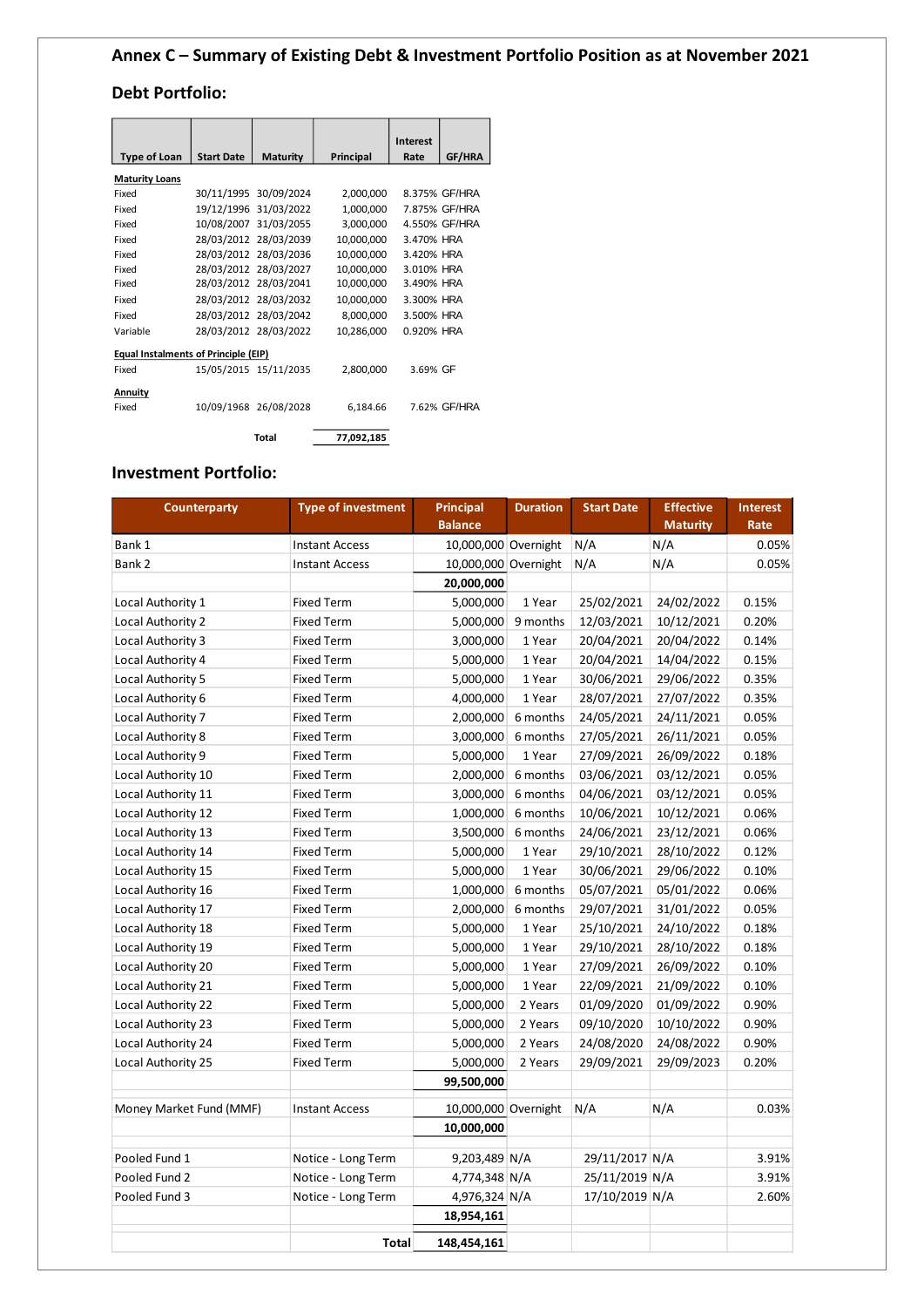## **Appendix B**

# **Investment Strategy Report 2022/23**

### **Introduction**

The Council invests its money for three broad purposes:

- because it has surplus cash as a result of its day-to-day activities, for example when income is received in advance of expenditure (known as treasury management investments),
- to support local public services by lending to or buying shares in other organisations (service investments), and
- to regenerate and provide service delivery in the locality

This investment strategy meets the requirements of statutory guidance issued by the government in January 2018 and focuses on the second and third of these categories.

# **Treasury Management Investments**

The Council typically receives its income in cash (e.g., from taxes and grants) before it pays for its expenditure in cash (e.g., through payroll and invoices). It also holds reserves for future expenditure and collects local taxes on behalf of other local authorities and Central Government. These activities, plus the timing of borrowing decisions, lead to a cash surplus which is invested in accordance with guidance from the Chartered Institute of Public Finance and Accountancy. The balance of treasury management investments is expected to fluctuate between £100 million and £130 million during the 2022/23 financial year.

**Contribution:** The contribution that these investments make to the objectives of the Council is to support effective treasury management activities.

**Further details:** Full details of the Council's policies and its plan for 2022/23 for treasury management investments are covered in a separate document, the treasury management strategy.

### **Service Investments: Loans**

**Contribution:** The Council may lend money to its subsidiaries, its suppliers, local businesses, local charities, housing associations, local residents and its employees to support local public services and stimulate local economic growth.

**Security:** The main risk when making service loans is that the borrower will be unable to repay the principal lent and/or the interest due. In order to limit this risk, and ensure that total exposure to service loans remains proportionate to the size of the Council, upper limits on the outstanding loans to each category of borrower have been set as follows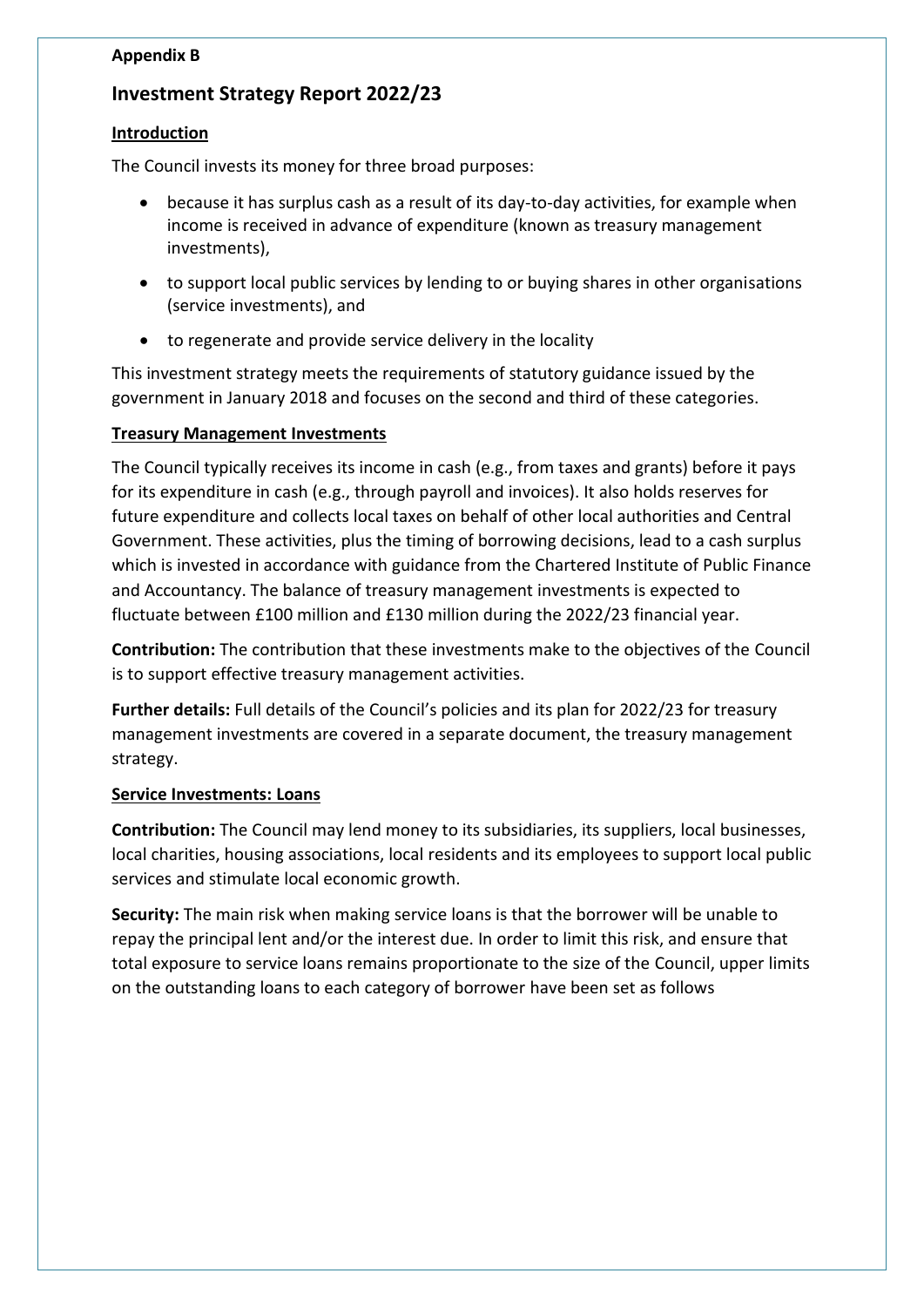|                                              | 31.3.2021 actual                |                           | 2022/23                                     |                                  |
|----------------------------------------------|---------------------------------|---------------------------|---------------------------------------------|----------------------------------|
| <b>Category of borrower</b>                  | <b>Balance</b><br>owing<br>£000 | Loss<br>allowance<br>£000 | <b>Net figure</b><br>in<br>accounts<br>£000 | <b>Approved</b><br>Limit<br>£000 |
| <b>Subsidiaries</b>                          | $\Omega$                        | 0                         | 0                                           | 10,000                           |
| <b>Suppliers</b>                             | 0                               | 0                         | 0                                           | 0                                |
| Local businesses                             | 0                               | $\Omega$                  | 0                                           | 500                              |
| Local charities &<br><b>Community Groups</b> | 0                               | 0                         | 0                                           | 500                              |
| <b>Parish Councils</b>                       | $\Omega$                        | $\Omega$                  | 0                                           | 500                              |
| Housing associations                         | 0                               | 0                         | 0                                           | 5,000                            |
| Residents                                    | 0                               | 0                         | 0                                           | 0                                |
| Employees                                    | 0                               | $\Omega$                  | 0                                           | $\Omega$                         |
| <b>TOTAL</b>                                 | 0                               | 0                         | 0                                           | 15,100                           |

Accounting standards require the Council to set aside loss allowance for loans, reflecting the likelihood of non-payment. The figures for loans in the Councils statement of accounts are shown net of this loss allowance. However, the Council makes every reasonable effort to collect the full sum lent and has appropriate credit control arrangements in place to recover overdue repayments.

**Risk assessment:** The Council assesses the risk of loss before entering into and whilst holding service loans by presenting a full business detailing.

- Market assessment evidencing an independent assessment of the market that the Council is/will be competing in, the nature and level of competition, how the market/customer needs will evolve over time, barriers to entry and exit and any ongoing investment requirements
- External Advisor Assessment All service loans will be subject to assessment by the Council's External Treasury Advisor and a report will be included within the business case.
- Any external advice will be presented to the Audit & Governance, Scrutiny, Cabinet and Council Committees for approval
- Credit Ratings may be used to assess the risk appetite and will be subject to regular monthly review.

# **Annual Reporting:**

• Reporting – As a minimum Service departments will provide an annual report to Council which will include an update on the investment and an independent external review.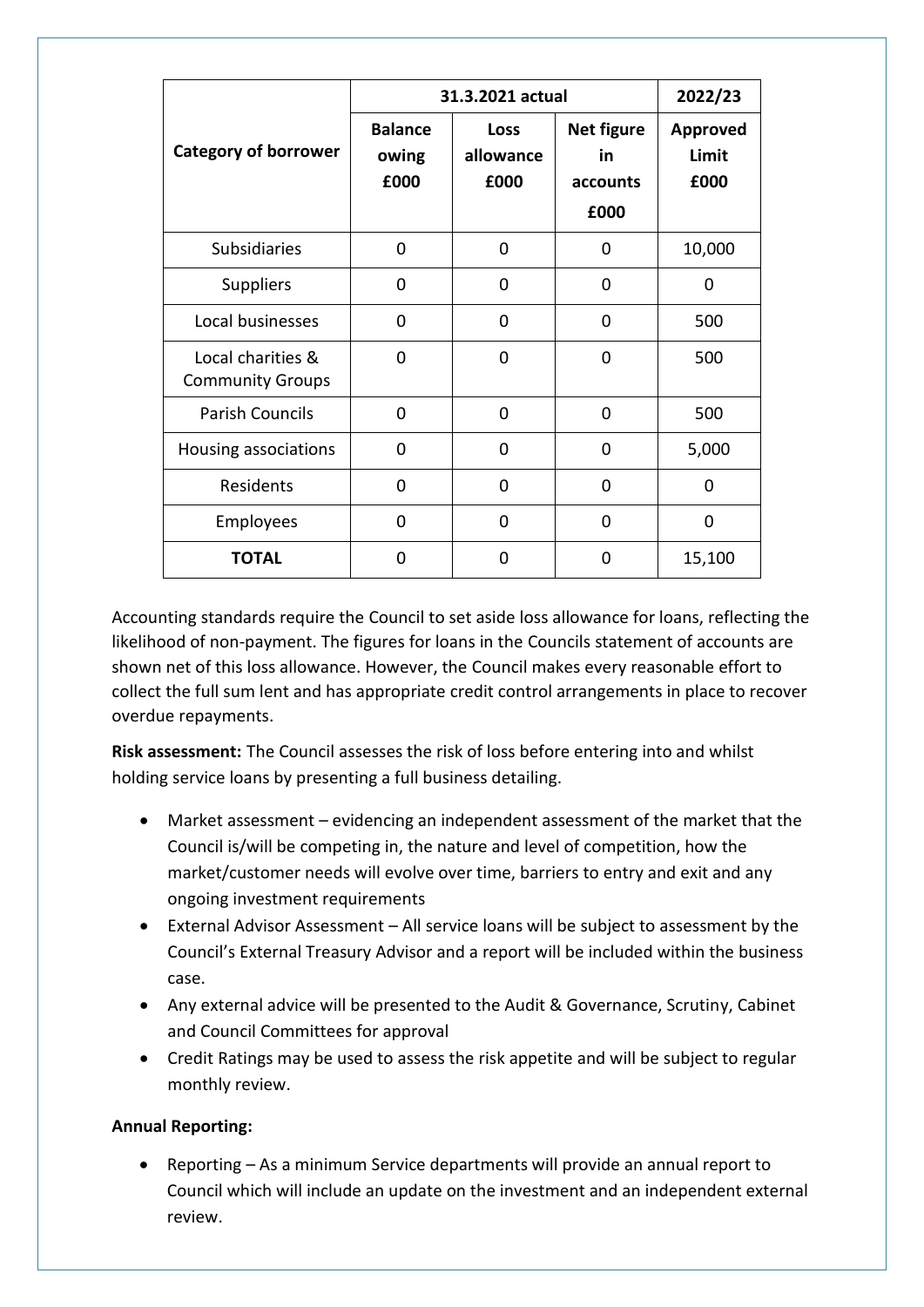### **Service Investments: Shares**

**Contribution:** The Council may invest in the shares of its subsidiaries, its suppliers, and local businesses to support local public services and stimulate local economic growth.

**Security:** One of the risks of investing in shares is that they fall in value meaning that the initial outlay may not be recovered. In order to limit this risk, upper limits on the sum invested in each category of shares have been set as follows:

|                            | 31.3.2021 actual                   | 2022/23                           |                              |                        |
|----------------------------|------------------------------------|-----------------------------------|------------------------------|------------------------|
| <b>Category of company</b> | <b>Amounts</b><br>invested<br>£000 | <b>Gains or</b><br>losses<br>£000 | Value in<br>accounts<br>£000 | Approved<br>Limit £000 |
| <b>Subsidiaries</b>        | O                                  | 0                                 | ŋ                            | 5,000                  |
| <b>Suppliers</b>           | O                                  | $\Omega$                          | 0                            | 500                    |
| Local businesses           | O                                  | 0                                 | O                            | 500                    |
| <b>TOTAL</b>               | Ω                                  | 0                                 | 0                            | 6,000                  |

**Risk assessment:** The Council assesses the risk of loss before entering into and whilst holding shares by presenting a full business detailing.

- Market assessment evidencing an independent assessment of the market that the Council is/will be competing in, the nature and level of competition, how the market/customer needs will evolve over time, barriers to entry and exit and any ongoing investment requirements
- External Advisor Assessment All service loans will be subject to assessment by the Council's External Treasury Advisor and a report will be included within the business case.
- Any external advice will be presented to the Audit & Governance, Scrutiny, Cabinet and Council Committees for approval
- Credit Ratings may be used to assess the risk appetite and will be subject to regular monthly review.

# **Annual reporting:**

• Reporting – As a minimum Service departments will provide an annual report to Council which will include an update on the investment and an independent external review.

**Liquidity:** The maximum period for which funds may be prudently committed is for 5 years, after which subject to satisfactory review this may be renewed annually for a 1-year period.

**Non-specified Investments:** Shares are the only investment type that the Council has identified that meets the definition of a non-specified investment in the government guidance. The limits above on share investments are therefore also the Councils upper limits on non-specified investments. The Council has not adopted any procedures for determining further categories of non-specified investment since none are likely to meet the definition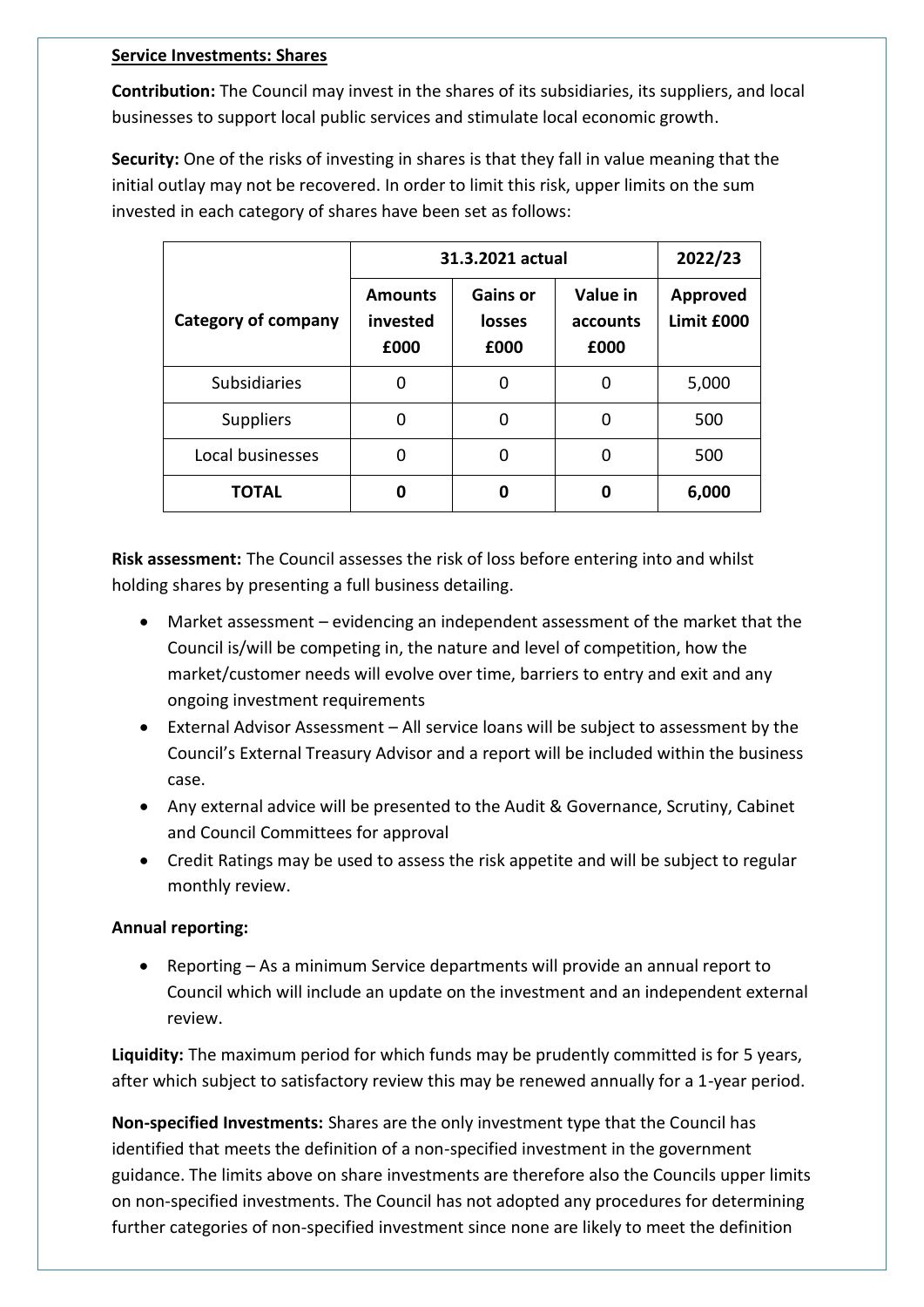### **Regeneration/Service Investments: Property**

**Contribution:** The Council invests in local property to facilitate regeneration and provide service delivery. The income from these investments will repay any borrowing used in the purchase and to provide a maintenance budget without putting further pressure on the Councils finances.

|                                                 | Actual                          | 31.3.2021 Actual                    |                              |
|-------------------------------------------------|---------------------------------|-------------------------------------|------------------------------|
| <b>Property</b>                                 | <b>Purchase</b><br>cost<br>£000 | <b>Gains or</b><br>(losses)<br>£000 | Value in<br>accounts<br>£000 |
| Investment Property - shop                      | 166                             | 34                                  | 200                          |
| Investment Property - shop                      | 1,433                           | $-1,118$                            | 315                          |
| Investment Property - shop                      | 2,358                           | $-1,443$                            | 915                          |
| <b>Investment Property - Business</b><br>Park   | 2,355                           | 250                                 | 2,605                        |
| <b>Investment Property - Business</b><br>Centre | 851                             | 114                                 | 965                          |
| TOTAL                                           | 7,163                           | $-2,163$                            | 5,000                        |

*Table 1: Property held for investment purposes in £ millions*

**Security:** In accordance with government guidance, the Council considers a property investment to be secure if its accounting valuation is at or higher than its purchase cost including taxes and transaction costs.

The fair value of the Council's investment property portfolio is no longer sufficient to provide security against loss. However, the Council fully expects the fair value to increase following significant works to the adjoining car park, with the fair value expected to increase to that nearing the original purchase price.

**Risk assessment:** The Council assesses the risk of loss before entering into and whilst holding property investments by assessing the viability of the cost of financing the investment against the return on investment in terms of receivable income. Investments that are subject to short leases are unlikely to be considered due to the high risk of potential voids.

**Liquidity:** Compared with other investment types, property is relatively difficult to sell and convert to cash at short notice and can take a considerable period to sell in certain market conditions. To ensure that the invested funds can be accessed when they are needed, for example to repay capital borrowed; the Council ensures that borrowing is on an equal instalment basis and that revenue budgets cover the cost of the loan repayment.

### **Loan Commitments and Financial Guarantees**

Although not strictly counted as investments, since no money has exchanged hands yet, loan commitments and financial guarantees carry similar risks to the Council and are included here for completeness.

The Council does not have any current financial guarantees and all loans are through the Public Works Loan Board (PWLB).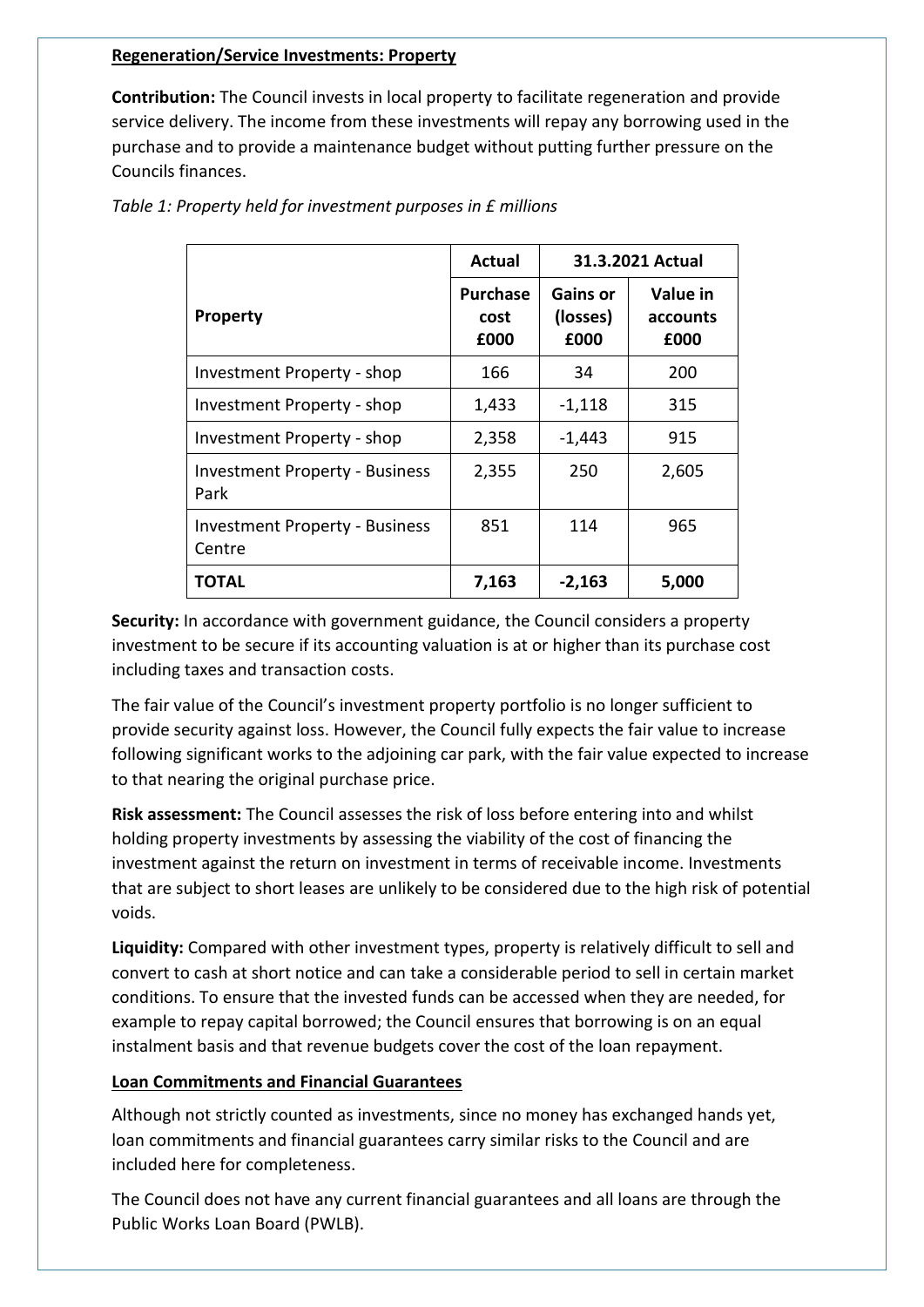### **Capacity, Skills and Culture**

**Elected members and statutory officers:** It is important that the members and officers involved in the Treasury Management function have appropriate capacity, skills, and information to enable them to take informed decisions on specific investments, to assess the risk and strategic objectives and to ensure that the Council's risk exposure is managed. Periodically the Council's external Treasury advisors, Arlingclose will hold member training sessions which will provide members with a raft of technical advice specifically designed for the Council's environment. Additionally, Officers have a wide range of information available to them from various sources such as the Charted Institute of Public Finance and Accountancy (CIPFA), Arlingclose and Room 151. Officers will also attend a number of courses/seminars throughout the year and have periodical strategic meetings with the Council's treasury advisors.

**Property Investment deals:** Officers negotiating commercial deals are aware of the core principles of the prudential framework and of the regulatory regime within which local Authorities operate and have access to a number of external bodies who can provide specific advice and direction.

**Corporate governance:** All of the Council's procedures provide a corporate governance arrangement that ensure accountability and for decision making on investment activities and ensure that the Council's Chief Finance Officer/Section 151 Officer is fully briefed on the Council's investment position at any one time.

### **Investment Indicators**

The Council has set the following quantitative indicators to allow elected members and the public to assess the Council's total risk exposure as a result of its investment decisions.

**Total risk exposure:** The first indicator shows the Council's total exposure to potential investment losses. This includes amounts the Council is contractually committed to lend but have yet to be drawn down and guarantees the Council has issued over third-party loans.

| <b>Total investment exposure</b> | 31.03.2021<br><b>Actual</b><br>£000 | 31.03.2022<br><b>Forecast</b><br>£000 | 31.03.2023<br><b>Forecast</b><br>£000 |
|----------------------------------|-------------------------------------|---------------------------------------|---------------------------------------|
| Treasury management investments  | 130.60                              | 110.00                                | 110.00                                |
| Property investments             | 2.96                                | 2.80                                  | 2.64                                  |
| <b>TOTAL INVESTMENTS</b>         | 133.56                              | 112.80                                | 112.64                                |
| Guarantees issued on loans       | 77.25                               | 65.80                                 | 65.64                                 |
| <b>TOTAL EXPOSURE</b>            | $-56.31$                            | $-47.00$                              | $-47.00$                              |

*Table 2: Total investment exposure in £millions*

**How investments are funded:** Government guidance is that these indicators should include how investments are funded. Since the Council does not normally associate particular assets with particular liabilities, this guidance is difficult to comply with. However, the following investments could be described as being funded by borrowing. The remainder of the Council's investments are funded by usable reserves and income received in advance of expenditure.